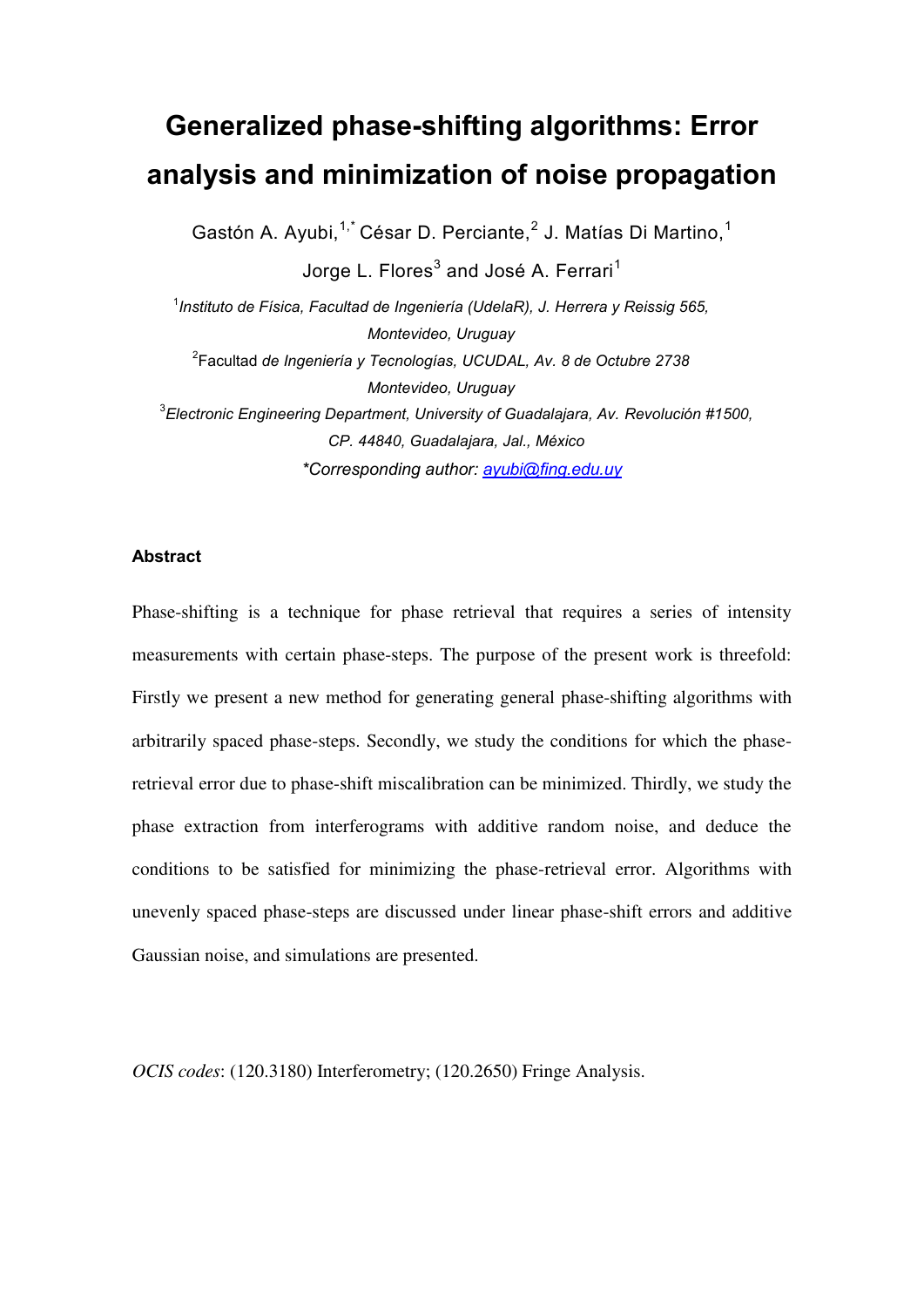## **1 Introduction**

Phase-shifting interferometry (PSI) is a well-established technique for retrieving the phase of a test object (see e. g. [1-11] and the references therein). PSI requires a series of intensity measurements,  $I_m(x, y)$  (with  $m = 1, 2, \dots M$ ), with certain phase-steps  $\delta_m$ for retrieving the phase  $\phi(x, y)$  of the sample. The interferograms are given by

$$
I_m(x, y) = I_0(x, y) \left[ 1 + K(x, y) \cos(\phi(x, y) + \delta_m) \right],
$$
 (1)

where  $(x, y)$  are Cartesian coordinates,  $I_0(x, y)$  is the mean intensity and  $K(x, y)$  is the contrast of the fringes.

In general, the algorithms for the phase recovering published in the literature can be written as a quotient of linear combinations of the  $I_m$ , i.e.

$$
\tan(\phi) = \frac{\sum_{m=1}^{M} b_m I_m}{\sum_{m=1}^{M} a_m I_m}.
$$
\n(2)

with given (real) coefficients  $a_m$  and  $b_m$ .

Expression (2) presupposes that the phase-steps are known. Most algorithms are deduced under the hypothesis that the  $\delta_m$  are evenly spaced in the interval [0, 2 $\pi$ ], e.g.  $\delta_m = (m-1)2\pi / N$ . In the praxis, however, this requirement is often difficult to exactly meet because of the effective reference phases are determined not only by the phase shifter but also by any other events that change the relative optical path difference. Thus, the actual values of  $\delta_m$  are only approximately known *a priori* [12], or they are to be determined *a posteriori* by different methods from the experimentally obtained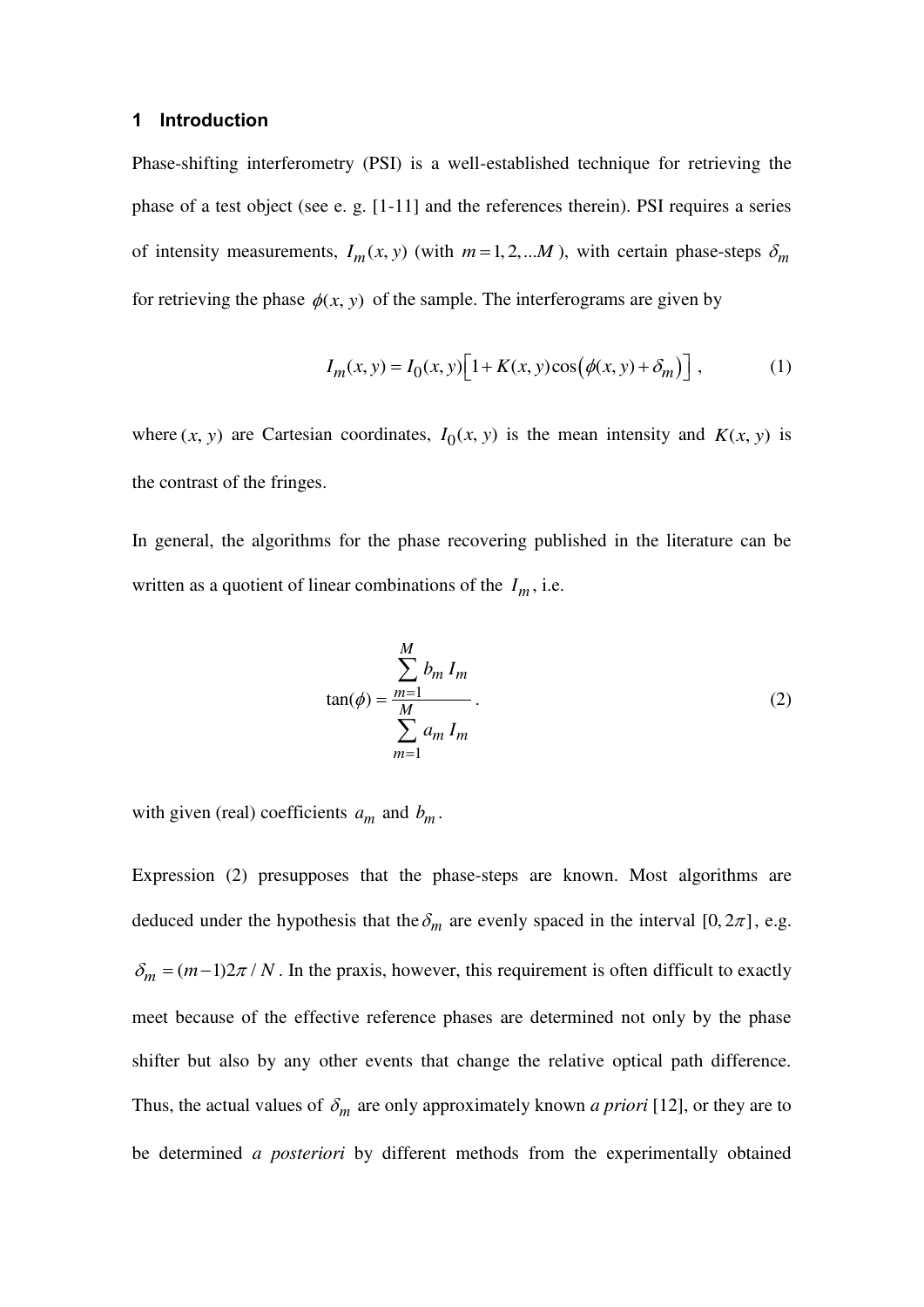interferograms (see e.g. [13,14]). In general, the actual (measured) phase-steps will not coincide with their nominal values and will not be evenly spaced. [Also, it happens in fringe projections when one projects colored fringe patterns [15].] To eliminate this inconvenience, generalized methods dealing with arbitrary (unevenly spaced) phasesteps have been developed [16-17].

Since in principle there are infinite possible phase-retrieval algorithms that can be generated, it is important to study their sensitivity to phase-step errors and noise. The purpose of the present work is threefold: Firstly we will present a new method for generating general phase-shifting algorithms with *M* arbitrarily spaced phase-steps, as generalization of the method previously proposed by the authors [17]. Secondly, we will study the conditions for which the phase-retrieval error due to phase-shift miscalibration can be minimized, and as result we present some novel error-insensitive algorithms. Thirdly, we will study the phase retrieval from interferograms with additive Gaussian noise, and deduce the condition to be satisfied for minimizing the phase-retrieval error.

The plan of the paper is as follows: In Sect. 2 we will present the generalized procedure for generating *M*-frame arbitrarily-spaced phase-shifting algorithms. In Sect. 3 the conditions for generating algorithms insensitive to linear phase-step errors are studied. In Sect. 4, the performance of new algorithms for phase extraction from interferograms with additive random noise, is analyzed and simulations are presented.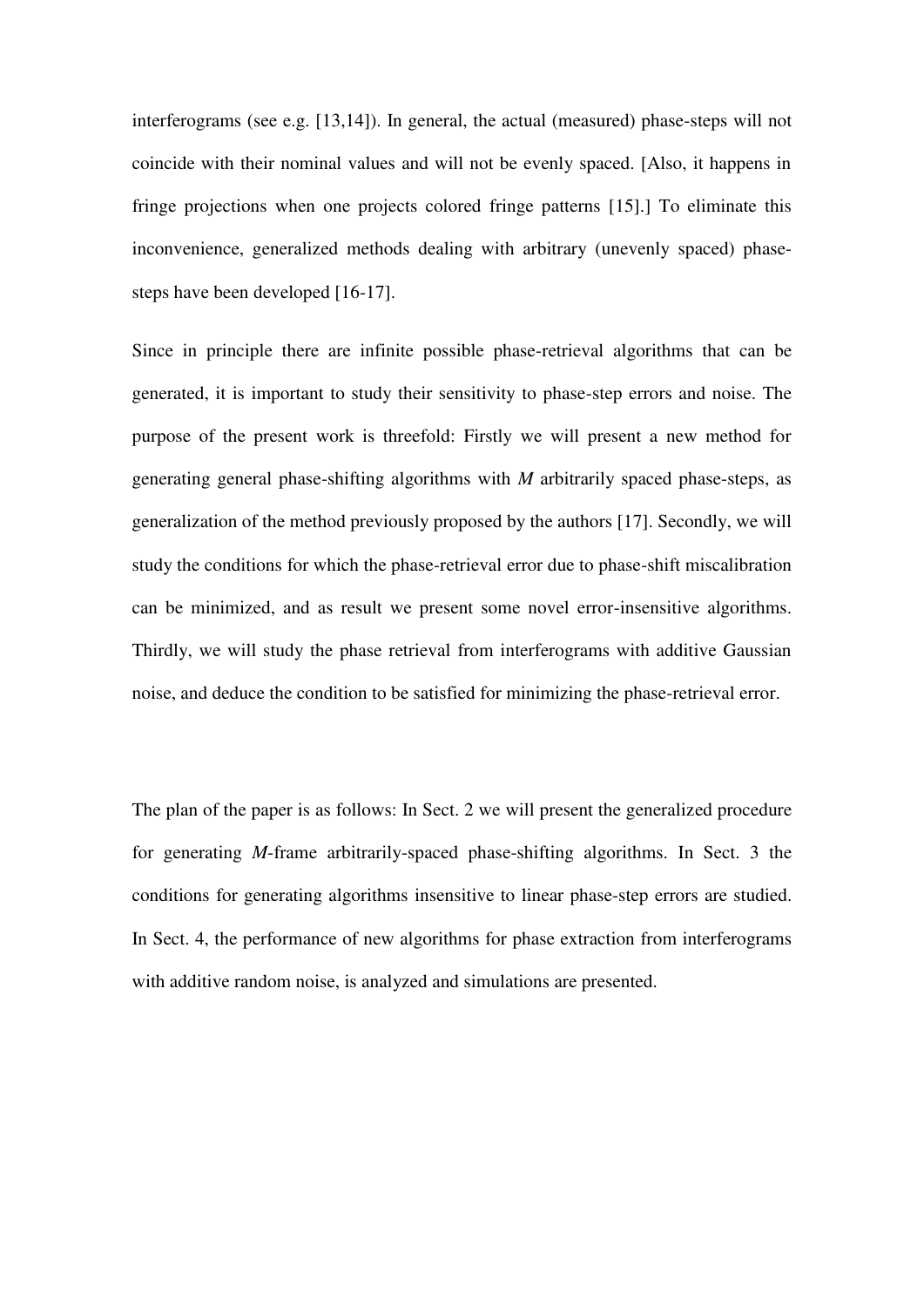## **2 Phase-shifting algorithm with arbitrary phase-steps**

Let us consider that the coefficients  $a_m$  and  $b_m$  appearing in (2) are the real and imaginary part of a complex number  $c_m$ , i.e.  $c_m = a_m + ib_m$ . Then, the expression (2) can be rewritten as

$$
\phi = arg \sum_{m=1}^{M} c_m I_m , \qquad (3)
$$

where *arg* denotes the *argument-function*.

Using (1) one obtains

$$
\sum_{m=1}^{M} c_m I_m = I_0 \sum_{m=1}^{M} c_m + \frac{I_0 K}{2} e^{i\phi} \sum_{m=1}^{M} c_m e^{i\delta_m} + \frac{I_0 K}{2} e^{-i\phi} \sum_{m=1}^{M} c_m e^{-i\delta_m}.
$$
 (4)

Hence it is clear that, given a set of values  $\delta_m$ , to secure the validity of (3) the conditions to be verified by the coefficients *cm* are

$$
\sum_{m=1}^{M} c_m = 0 \tag{5a}
$$

$$
\sum_{m=1}^{M} c_m e^{-i\delta_m} = 0, \tag{5b}
$$

and

$$
\sum_{m=1}^{M} c_m e^{i\delta_m} = \alpha, \tag{5c}
$$

with  $\alpha$  being an arbitrary positive real number. [It can be easily demonstrated that if the condition (5c) is not satisfied, the retrieved phase will differ from the actual one in a global constant.]

Equivalently, in terms of  $a_m$  and  $b_m$  the conditions (5a-c) can be rewritten as

$$
\sum_{m=1}^{M} a_m = 0; \sum_{m=1}^{M} b_m = 0 \quad ; \tag{6a}
$$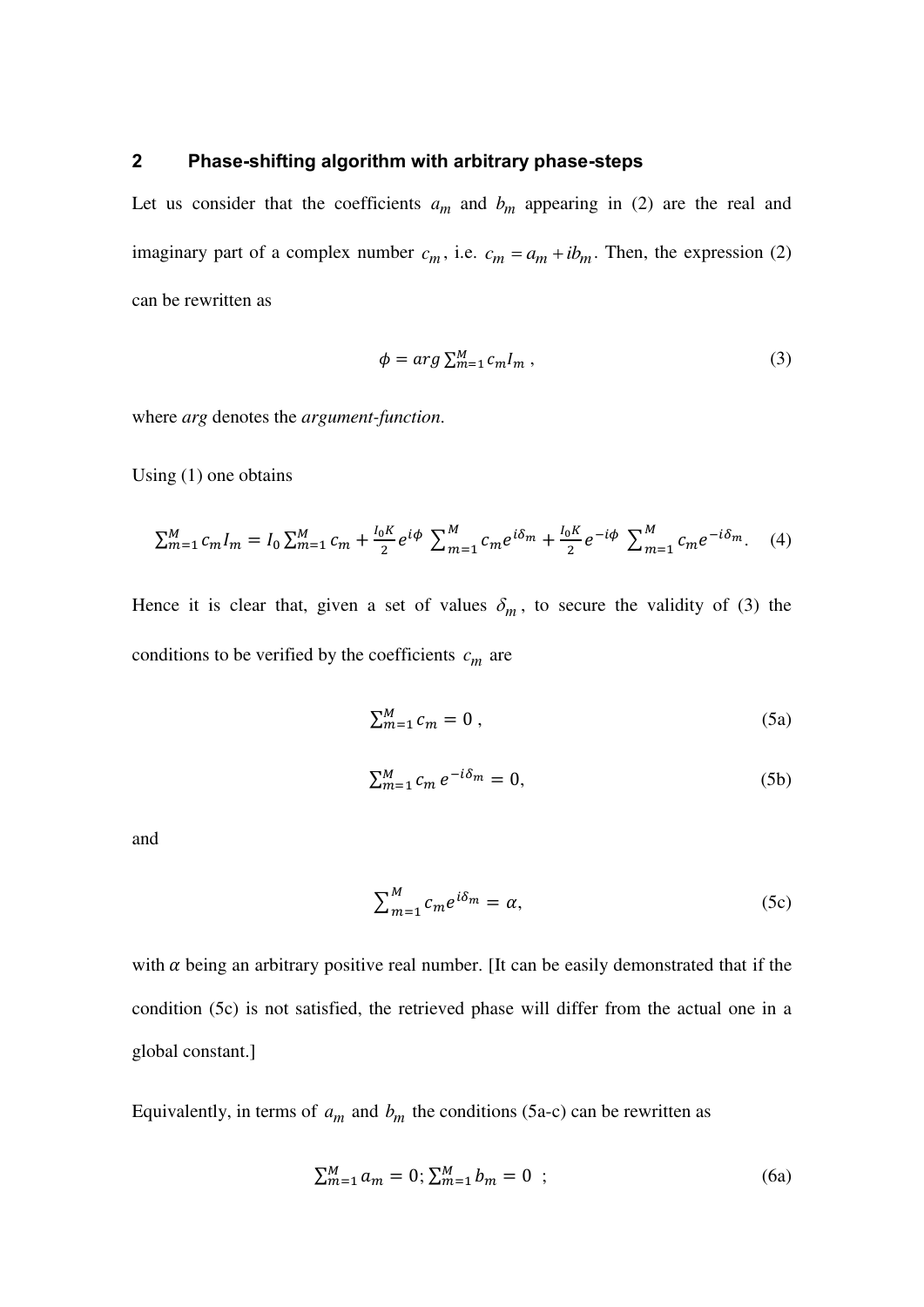$$
\sum_{m=1}^{M} a_m \cos \delta_m + b_m \sin \delta_m = 0; \sum_{m=1}^{M} b_m \cos \delta_m - a_m \sin \delta_m = 0; \qquad (6b)
$$

$$
\sum_{m=1}^{M} b_m \cos \delta_m + a_m \sin \delta_m = 0; \sum_{m=1}^{M} a_m \cos \delta_m - b_m \sin \delta_m = \alpha.
$$
 (6c)

Thus, when we are working with *M* phase-steps, we have to set 2*M* real coefficients  $(a_m, b_m)$  that verify the six equations (6a-c), so that we actually have 2*M*-6 free coefficients. For example, in 3-frame PSI (i.e. for $M = 3$ ) we do not have free parameters to choose (besides a trivial factor multiplying all coefficients  $(a_m, b_m)$ , which is canceled in the expression (2)), so that for a given set of values  $\delta_m$  there exists a unique algorithm for phase retrieval. But for  $M > 3$ , for each set of values  $\delta_m$  the phaseretrieval algorithm is not unique, and thus, from the free coefficients it is possible to choose an optimal set that minimizes the phase errors caused by miscalibration of the phase-steps and/or due to noise, as shown in the next.

#### **3 Algorithms insensitive to phase-step miscalibration**

#### 3.1 General discussion

Let  $\delta_m$  (with  $m = 1, 2, \dots M$ ) be the nominal values of the phase-steps, and  $\delta'_m$  be the corresponding actual step values, i.e.

$$
\delta'_m = \delta_m + \epsilon_m \,,\tag{7}
$$

where  $\epsilon_m$  are the (unknown) deviations from the nominal values.

In practice, the interferograms experimentally acquired are associated to the actual step values*.* Thus, instead of (1) one has

$$
I_m(x, y) = I_0(x, y) \left[ 1 + K(x, y) \cos (\phi(x, y) + \delta_m + \delta_m) \right],
$$
 (8)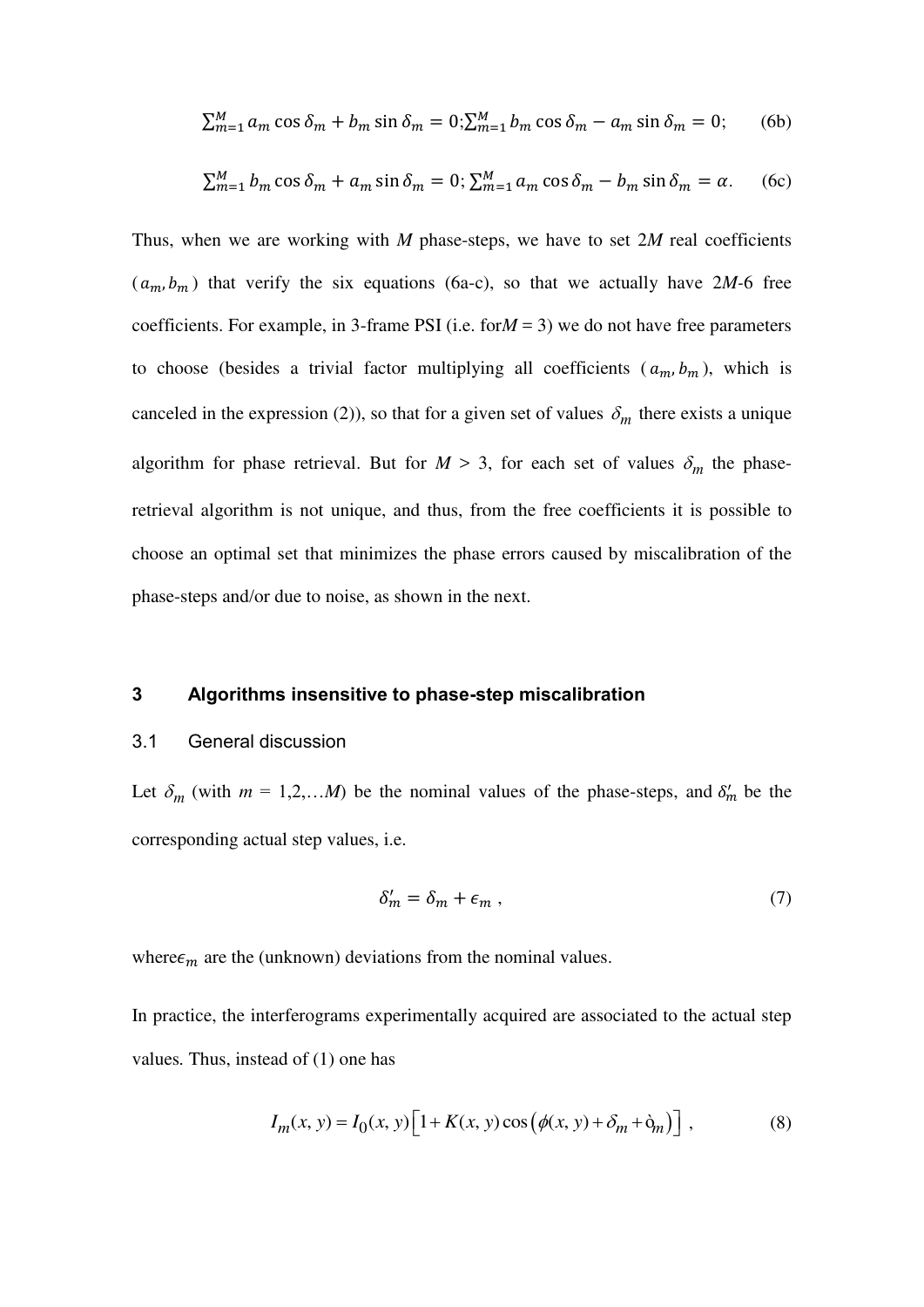Then, the phase retrieved using (3) -which we will denote as  $\phi'(x, y)$  - will not be exactly the true phase  $\phi(x, y)$ , but, in the best case, it will differ from  $\phi(x, y)$  in a trivial constant independent of the position. Using (8) and (5a) we get

$$
\sum_{m=1}^{M} c_m I_m = \frac{I_0 K}{2} e^{i\phi} \sum_{m=1}^{M} c_m e^{i(\delta_m + \epsilon_m)} + \frac{I_0 K}{2} e^{-i\phi} \sum_{m=1}^{M} c_m e^{-i(\delta_m + \epsilon_m)},\tag{9}
$$

or equivalently,

$$
\frac{2|\sum_{m=1}^{M}c_m l_m|}{l_0 K}e^{i(\phi'-\phi)} = \sum_{m=1}^{M}c_m e^{i(\delta_m+\epsilon_m)} + e^{-i2\phi} \sum_{m=1}^{M}c_m e^{-i(\delta_m+\epsilon_m)}.
$$
 (10)

If we are looking for a retrieved phase ( $\phi'$ ) that differs from the actual phase ( $\phi$ ) at most in a trivial global constant, the factor multiplying  $e^{-i2\phi}$  on the right-side of (10) must necessarily be zero, i.e.

$$
\sum_{m=1}^{M} c_m e^{-i(\delta_m + \epsilon_m)} = 0.
$$
 (11)

This last expression can be simplified by considering that the phase-step deviations from their nominal values are small, i.e.  $\dot{\phi}_m \ll 1$ . Then, at first order in  $\dot{\phi}_m$  one has  $e^{-i\epsilon_m} \approx 1 - i\epsilon_m$ . Thus, using (5b), the expression (11) reduces to

$$
\sum_{m=1}^{M} c_m \epsilon_m e^{-i\delta_m} = 0.
$$
 (12)

On the other hand, in a first-order approximation we can write the first term on the right-side of (10) as

$$
\sum_{m=1}^{M} c_m e^{i(\delta_m + \epsilon_m)} \approx \sum_{m=1}^{M} c_m e^{i\delta_m} + i \sum_{m=1}^{M} c_m \epsilon_m e^{i\delta_m}.
$$
 (13)

Hence it is clear that  $\phi'(x, y)$  will be independent of deviations of the phase-steps  $(\delta_m)$ if the condition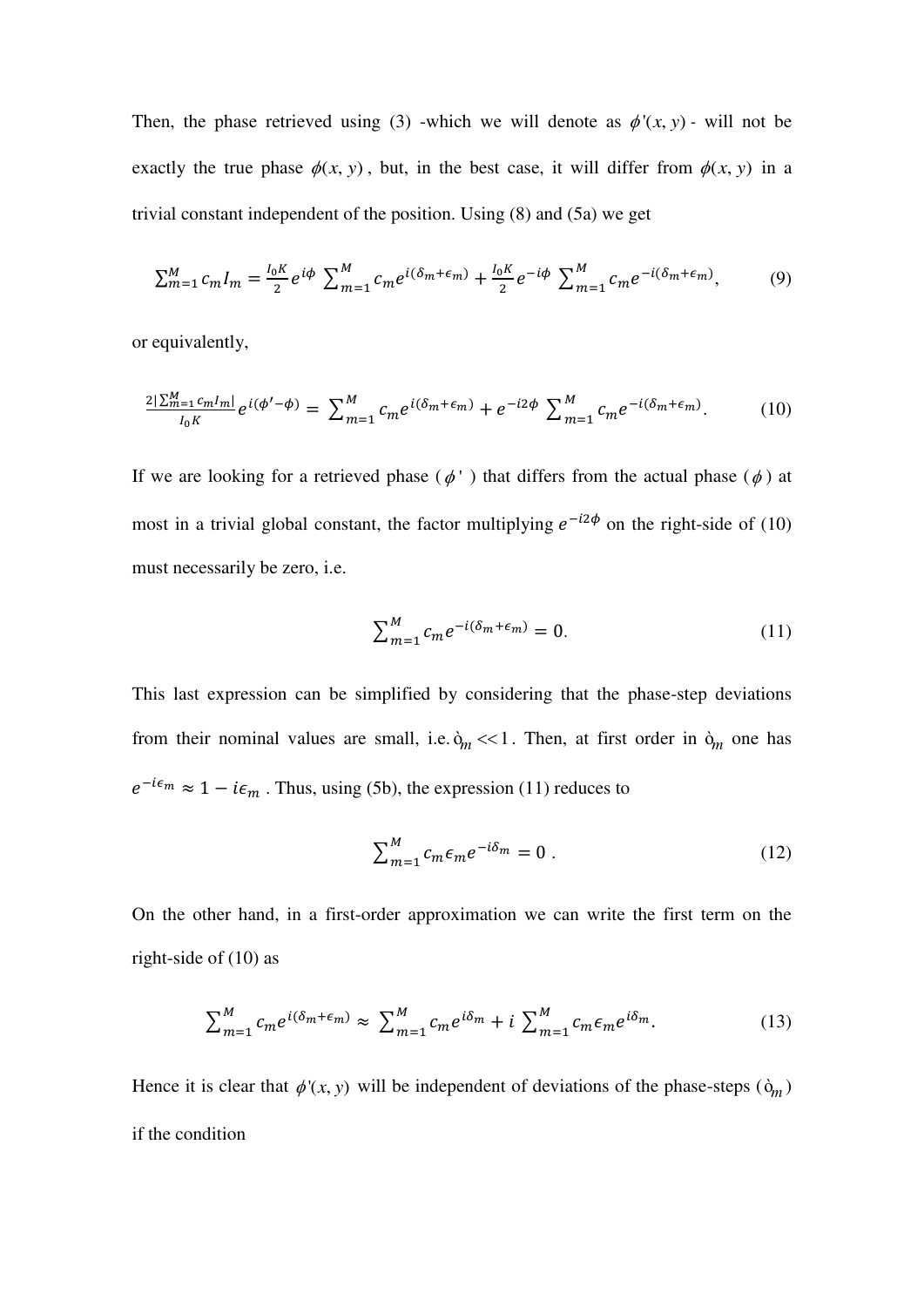$$
\sum_{m=1}^{M} c_m \epsilon_m e^{i\delta_m} = 0 \tag{14}
$$

is verified. This last condition can be important in the eventual case that the deviations  $\dot{\mathbf{p}}_m$  vary over the spatial position, i.e.  $\dot{\mathbf{p}}_m = \dot{\mathbf{p}}_m(x, y)$ , see e.g. [5,18].

#### 3.2 Linear phase-step error

Let as assume that we have a linear phase-step error, i.e.

$$
\epsilon_m = \epsilon_0 \delta_m,\tag{15}
$$

where  $\epsilon_0$  is a coefficient determined by the shift device. The linear phase error is often due to a calibration error, e.g. due to an erroneous voltage increment for each bucket in case of a piezoelectric controlled phase shift.

Substituting (15) into (12), it reduces to

$$
\sum_{m=1}^{M} c_m \delta_m e^{-i\delta_m} = 0 , \qquad (16)
$$

And substituting (15) into (14), we get

$$
\sum_{m=1}^{M} c_m \delta_m e^{i\delta_m} = 0. \tag{17}
$$

Equivalently, in terms of  $a_m$  and  $b_m$  the conditions (16) and (17) can be rewritten as

$$
\sum_{m=1}^{M} \delta_m [a_m \cos \delta_m + b_m \sin \delta_m] = 0; \sum_{m=1}^{M} \delta_m [b_m \cos \delta_m - a_m \sin \delta_m] = 0; (18)
$$
  

$$
\sum_{m=1}^{M} \delta_m [a_m \cos \delta_m - b_m \sin \delta_m] = 0; \sum_{m=1}^{M} \delta_m [b_m \cos \delta_m + a_m \sin \delta_m] = 0. (19)
$$

Summarizing, expressions (6a-c) are the six basic conditions to be verified in order to retrieve the phase  $\phi(x, y)$  using the algorithm shown in (2). The two additional conditions shown in (18) are basic conditions to recover, in a first-order approximation, a phase distribution  $\phi'(x, y)$  that differs from the actual phase  $\phi(x, y)$  at most in a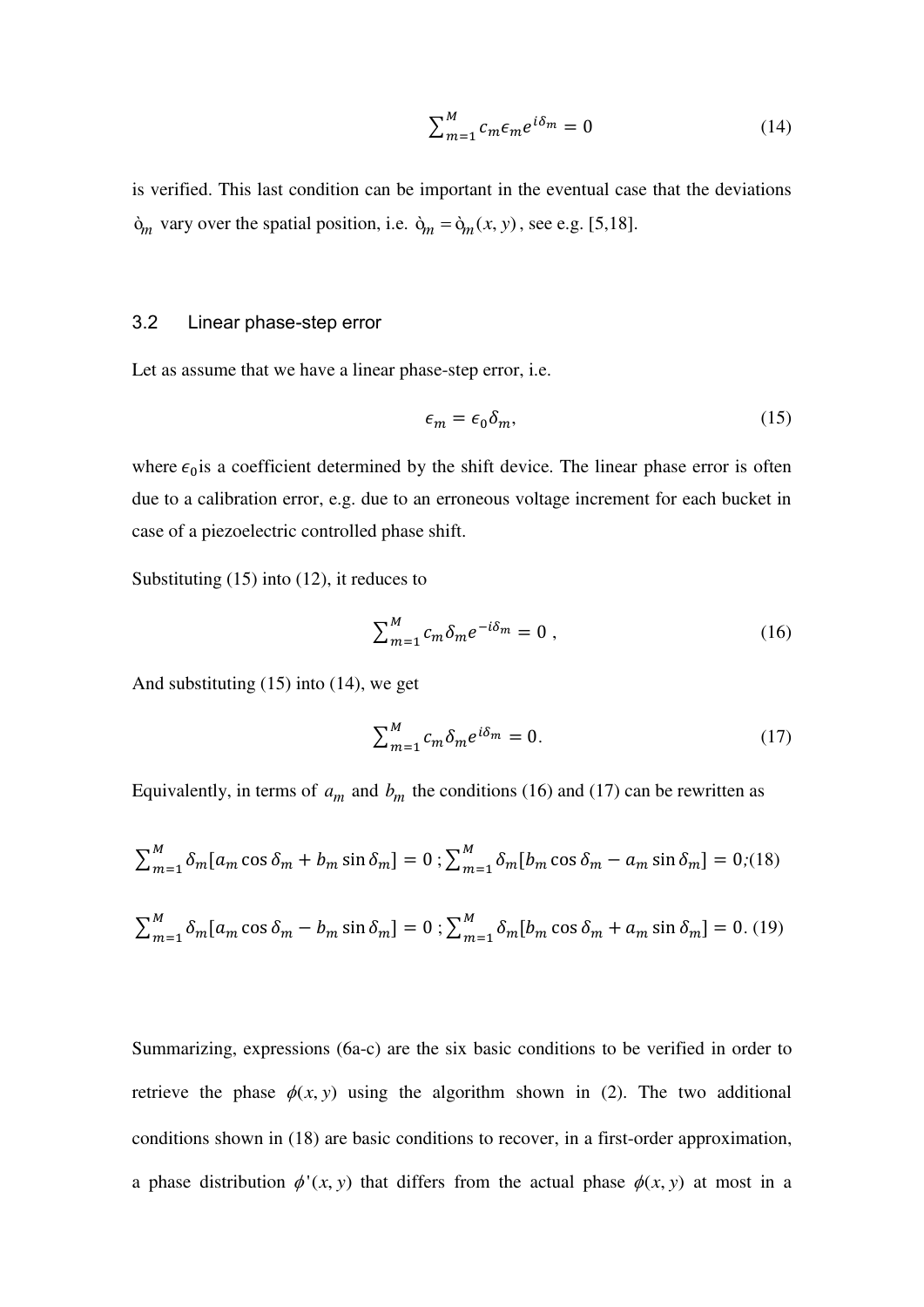trivial global constant in presence of linear phase-step error. The expressions (19) are the additional conditions to be verified to recover a phase distribution independent of the deviation  $\epsilon_0$ . [These last two conditions are nor essential, and are important only in case that  $\epsilon_0 = \epsilon_0(x, y)$ .] Thus, the coefficients  $a_m$  and  $b_m$  must satisfy at least eight conditions  $((6a-c)$  and  $(18)$ ) to minimize (in a first order approximation) the phaseretrieval error induced by the linear phase-step error. In other words, for a given set of phase-steps, one can choose  $2M-8$  free coefficients ( $a_m$  and  $b_m$ ) for generating different algorithms insensitive to linear phase-step error.

#### 3.3 Particular cases of 4-frame algorithms

For the purpose to illustrate the generation of phase retrieval algorithms insensitive to the linear phase-step error, let us consider the particular case with  $M = 4$ . In such case, there are not free coefficients to choose, and thus, for each given set of phase-steps  $\delta_m$ there is only a unique algorithm of the form shown in (2) that is insensitive to the linear phase-step error.

## 3.3.1 Example of four evenly spaced phase-steps with  $\delta_m = (m-1)2\pi/3$

In this particular case the coefficients that satisfy the conditions (6a-c) and (18) are  $a_1 = \sqrt{3}$ ,  $a_2 = -\sqrt{3}$ ,  $a_3 = -\sqrt{3}$ ,  $a_4 = \sqrt{3}$ ,  $b_1 = -1$ ,  $b_2 = -3$ ,  $b_3 = 3$  and  $b_4 = 1$ , so that the phase-retrieval algorithm can be written as

$$
\tan(\phi) = \frac{1}{\sqrt{3}} \frac{-I_1 - 3I_2 + 3I_3 + I_4}{I_1 - I_2 - I_3 + I_4}.
$$

And thus, the proposed approach recover, for this particular case, the algorithm originally proposed by Surrel [1,6].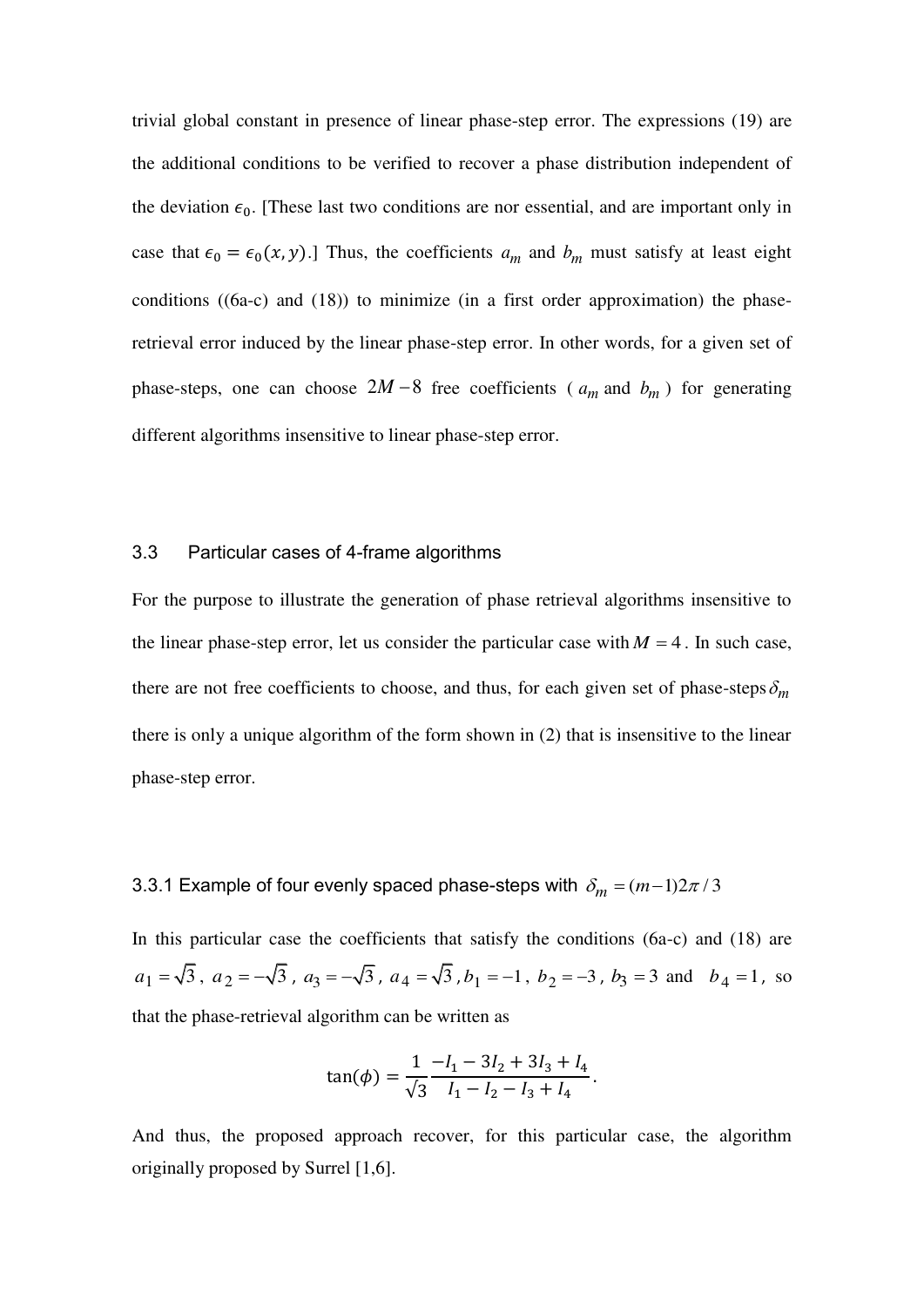3.3.2 Example of four evenly spaced phase-steps with  $\delta_m = (m-1)\pi/2$ 

In this particular case the coefficients that satisfy the conditions (6a-c) and (18) are  $a_1 = 1, a_2 = 1, a_3 = -3, a_4 = 1, b_1 = 1, b_2 = -3, b_3 = 1 \text{ and } b_4 = 1, \text{ so that the }$ phase-retrieval algorithm is

$$
\tan(\phi) = \frac{I_1 - 3I_2 + I_3 + I_4}{I_1 + I_2 - 3I_3 + I_4},
$$

which is a well-known algorithm proposed by Schwider et al. [1,7].

#### 3.3.3 Example of four unevenly spaced phase-steps

As example of application of the proposed procedure, we now consider the case of four (arbitrarily chosen) unevenly spaced phase-steps. We arbitrarily choose  $\delta_1 = 0$ ,  $\delta_2 =$  $\pi/4$ ,  $\delta_3 = 5\pi/3$  and  $\delta_4 = 7\pi/2$ . For this particular set of  $\delta_m$ -values, the coefficients that satisfy simultaneously the conditions (6a-c) and (18) are (besides a trivial factor)

$$
a_1 = 1.0231...
$$
;  $a_2 = -0.5818...$ ;  $a_3 = -2.2235...$ ;  $a_4 = -0.2179...$ ; (20a)

$$
b_1 = -05511...
$$
,  $b_2 = -0.0636...$ ,  $b_3 = 1.1922...$  and  $b_4 = -0.5774...$  (20b)

Substituting these values in (2), one gets an algorithm insensitive to the linear phasestep error (valid for the particular set of phase-steps given above).

The performance of the algorithm depends on the precise values for the coefficients. Figure 1 shows the results of a simulation in which we calculate the MSE of the retrieved phase as function of the deviation  $(\epsilon_0)$  for different (non-optimal) values of  $a_1$ . The solid line depicts the MSE evolution for the optimal values showed in (20a-b), while the dashed curve A corresponds to  $a_1 = 1.1 \times 1.0231$  and the curve B corresponds to  $a_1 = 0.9 \times 1.0231$ . [When the value of  $a_1$  is modified, the other coefficients  $a_m$  (with  $m \neq 1$ ) and  $b_m$  are recalculated in order to verify the conditions (6a-c).]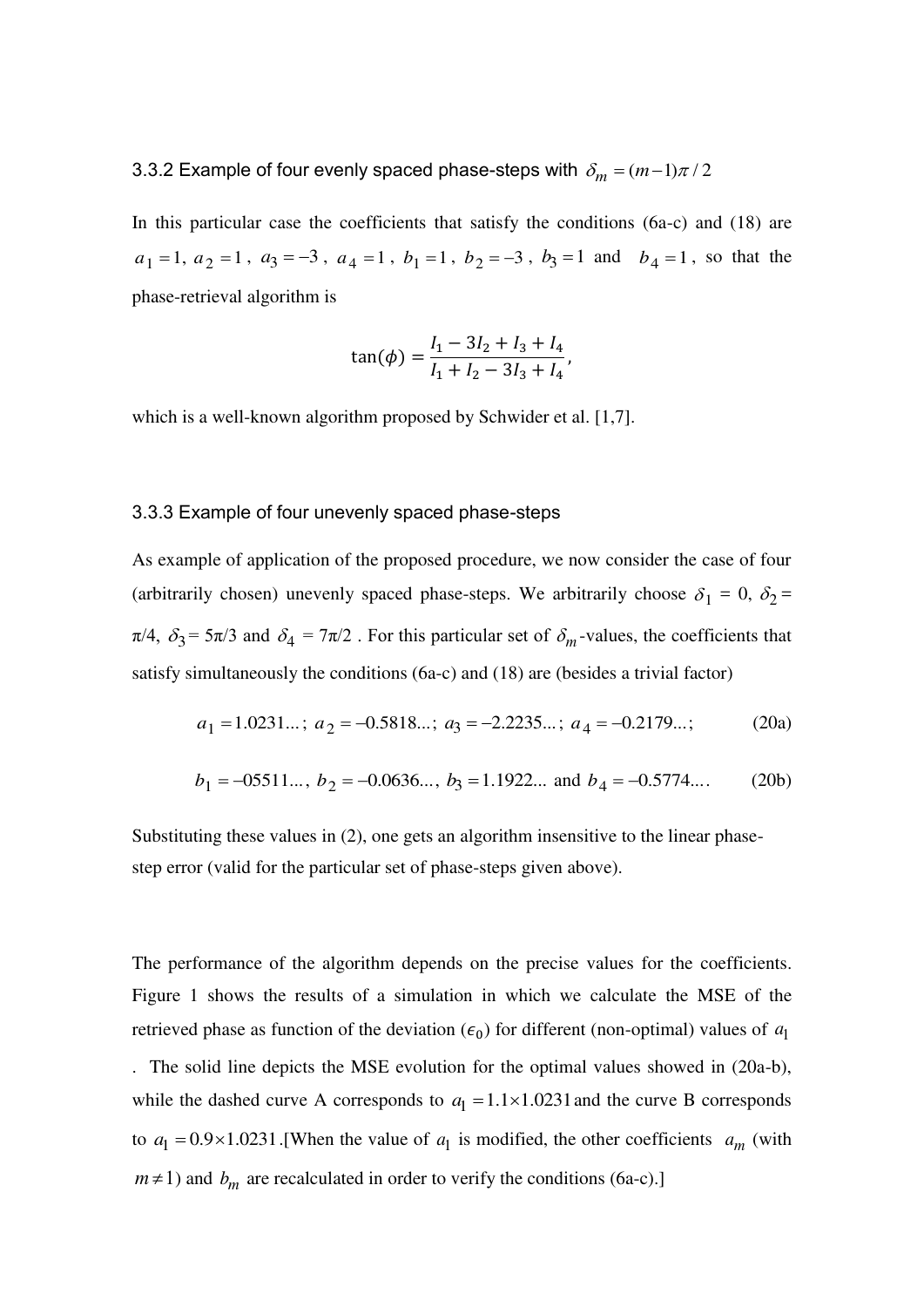

Fig. 1. Variations of the MSE as function of  $\epsilon_0$  for different values of the coefficient  $a_1$ ; the continuous curve corresponds to the optimal value  $a_1 = 1.0231$ , while dashed curve A corresponds to  $a_1 = 1.1 \times 1.0231$  and curve B corresponds to  $a_1 = 0.9 \times 1.0231$ .

## **4 Phase retrieval from interferograms with additive random noise**

#### 4.1 Estimation of the noise-induced phase error

In the next we will model a noisy interferogram  $(I'_m(x, y))$  as the addition of an ideal noise-free interferogram  $(I_m(x, y))$  plus white Gaussian noise  $(n_m(x, y))$ , i.e.

$$
I'_m(x, y) = I_m(x, y) + n_m(x, y).
$$
 (21)

By defining

$$
S' = \sum_{m=1}^{M} c_m I'_m(x, y); \text{ and } S = \sum_{m=1}^{M} c_m I_m , \qquad (22)
$$

one gets

$$
S' = S + \sum_{m=1}^{M} c_m n_m \,. \tag{23}
$$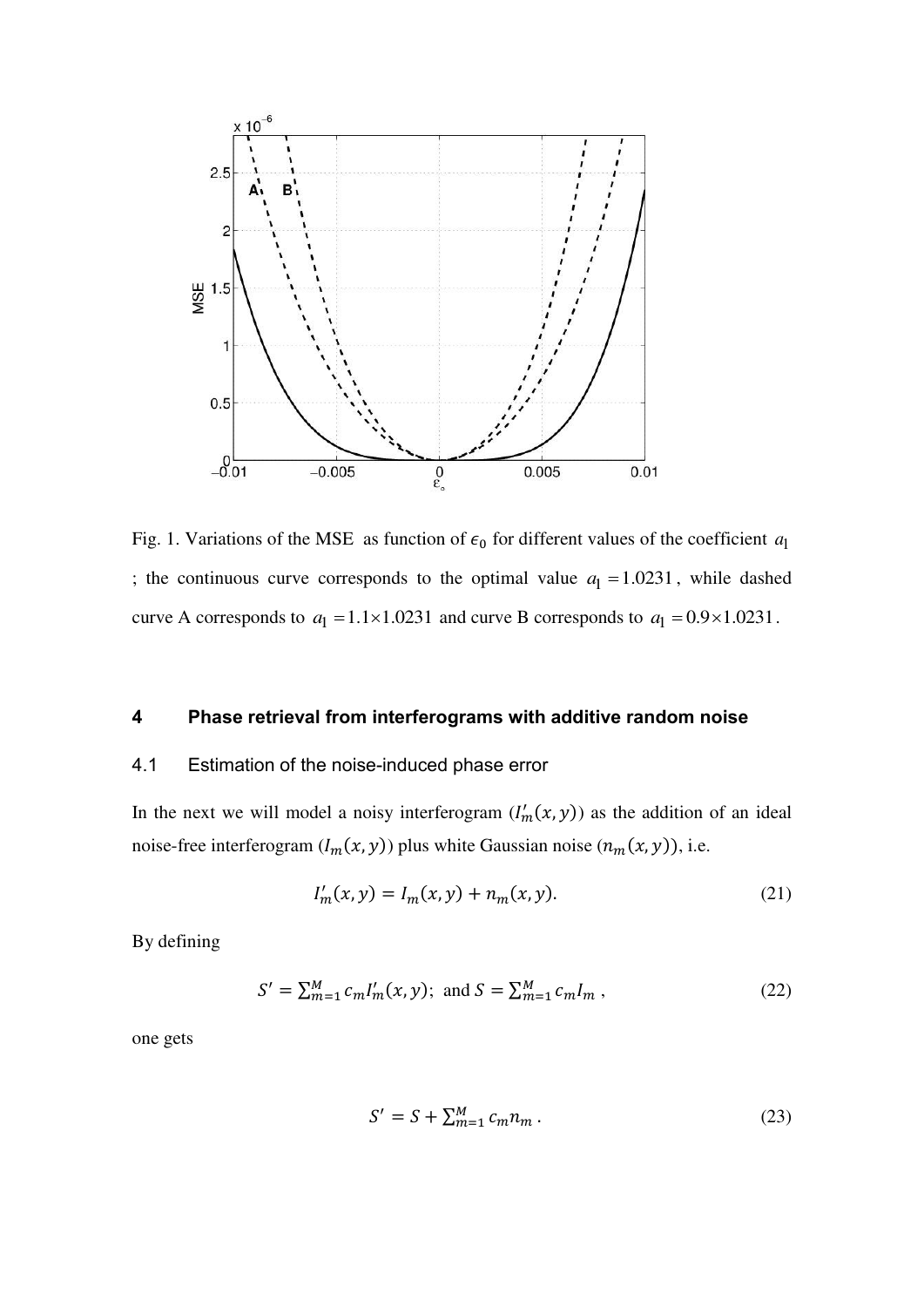From (3) and (22) it is clear that the actual phase is given by  $\phi = arg(S)$ , while the phase obtained from the noisy interferograms is given by  $\phi' = arg(S')$ . Also, from (4) and (5a-c), it is not difficult to demonstrate that

$$
|S| = |\sum_{m=1}^{M} c_m I_m| = \frac{I_0 K}{2} \left| \sum_{m=1}^{M} c_m e^{i\delta_m} \right| = I_0 K \alpha / 2 \ . \tag{24}
$$

If we define the noise as a complex vector  $N = \sum_{m=1}^{M} c_m n_m$ , we can rewrite (23) as

$$
S' = S + N.\tag{25}
$$

Figure 2 shows a phasor representation of (25) on the complex plane; the circle represents the points where it is more probable to find  $S'$ . By calculating the radius of the circle is possible to obtain the maximum deviation of the calculated phase with respect to its actual value.



Fig. 2. Phasor representation of the expression (25).  $\sigma_{\phi}/2$  is the maximum deviation of the retrieved phase  $(\phi')$  with respect to the actual phase  $(\phi)$ .

We will estimate the circle radius as square root of the expected value of  $|N|^2$ . The expected value of  $|N|^2$  is given by (see Appendix A for a deduction)

$$
\langle |N|^2 \rangle = \sigma_n^2 \sum_{m=1}^M (a_m^2 + b_m^2), \tag{26}
$$

where  $\leq ...$  denotes *expected value* and  $\sigma_n$  is the standard deviation of the noise.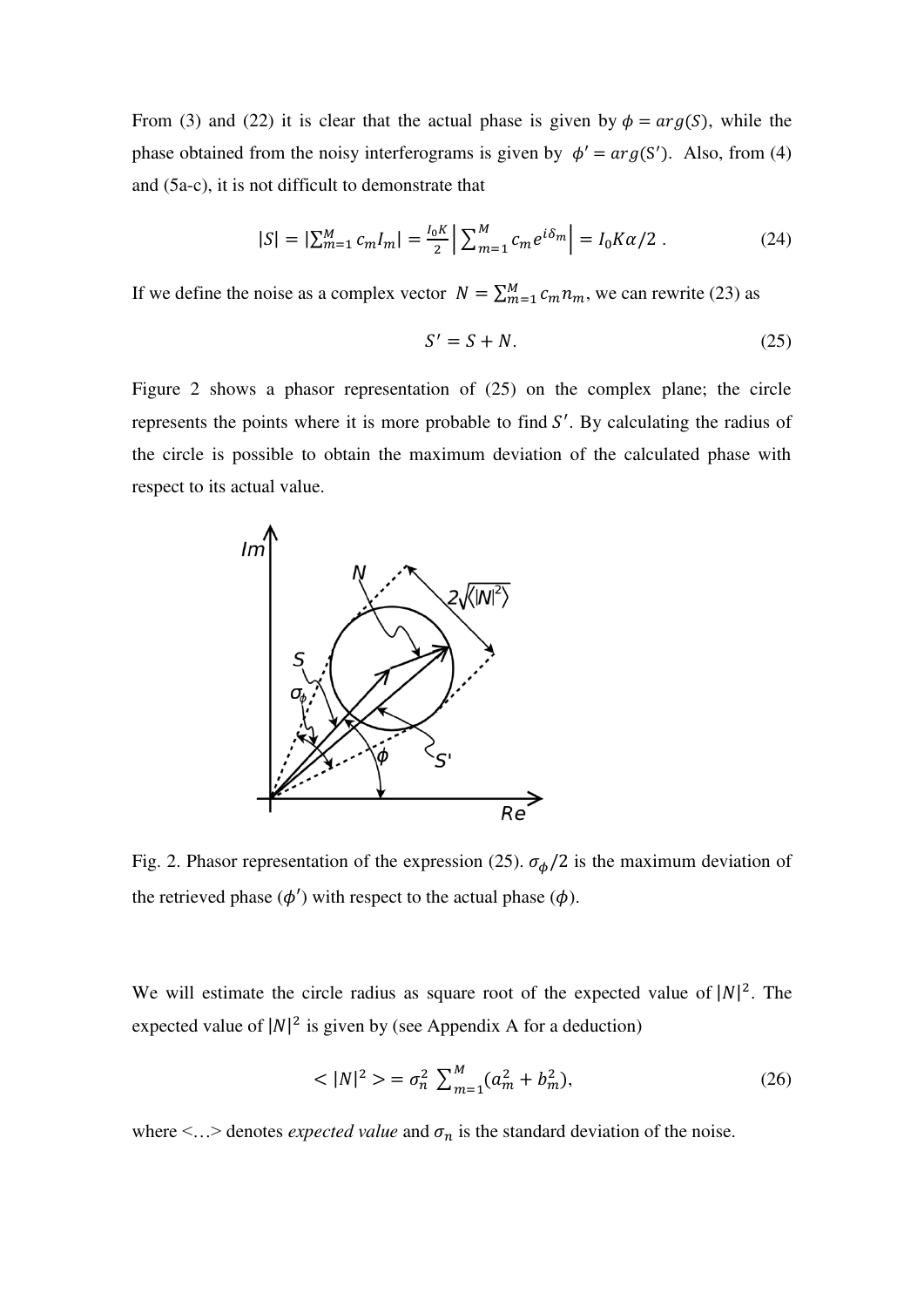Let us denote as  $\sigma_{\phi}/2$  the maximum deviation of the retrieved phase ( $\phi'$ ) with respect to the actual phase ( $\phi$ ). From Fig, 2 it is clear that  $sin(\frac{\sigma_{\phi}}{2}) = \frac{\sqrt{(|N|^2)}}{|S|}$ , and thus, if  $\sigma_{\phi}$  is small one gets

$$
\sigma_{\phi}^2 \approx 4 < |N|^2 > / |S|^2. \tag{27}
$$

Now, substituting (24) and (26) into (27), it results

$$
\sigma_{\phi}^2 \approx 16\sigma_n^2 / (K I_0 \alpha)^2 \sum_{m=1}^M (a_m^2 + b_m^2).
$$
 (28)

As expected,  $\sigma_{\phi}$  depends on the relationship between the noise standard deviation and the local contrast  $(KI_0)$  of the images. Also, it depends on the utilized algorithm, so that by choosing properly the coefficients  $a_m$  and  $b_m$  it is possible to minimize the noiseinduced phase error  $\sigma_{\phi}$ , as will be discussed in the next.

#### 4.2 Minimization of the phase-retrieval error induced by noise

For a given set of phase-steps  $\delta_m$ , in order to minimize the noise-induced phase error,  $\sigma_{\phi}$ , we have to choose properly the parameters  $a_m$  and  $b_m$  to minimize the expression

$$
f(a_1, ..., a_M, b_1, ..., b_M) = (1/2) \sum_{m=1}^{M} (a_m^2 + b_m^2).
$$
 (29)

[The factor  $\alpha$  in (28) will be canceled after the mentioned minimization, as shown below.]

The target function given by Eq. (29) must be minimized subject to Eqs. (6a-c), which can be done, for instance, using Lagrange's multipliers and defining

$$
g_1(a_1, ..., a_M, b_1, ..., b_M) = \sum_{m=1}^{M} a_m , \qquad (30a)
$$

$$
g_2(a_1, ..., a_M, b_1, ..., b_M) = \sum_{m=1}^{M} b_m,
$$
\n(30b)

$$
g_3(a_1, ..., a_M, b_1, ..., b_M) = \sum_{m=1}^{M} (a_m \cos \delta_m + b_m \sin \delta_m), \quad (30c)
$$

$$
g_4(a_1, ..., a_M, b_1, ..., b_M) = \sum_{m=1}^{M} (b_m \cos \delta_m - a_m \sin \delta_m), \quad (30d)
$$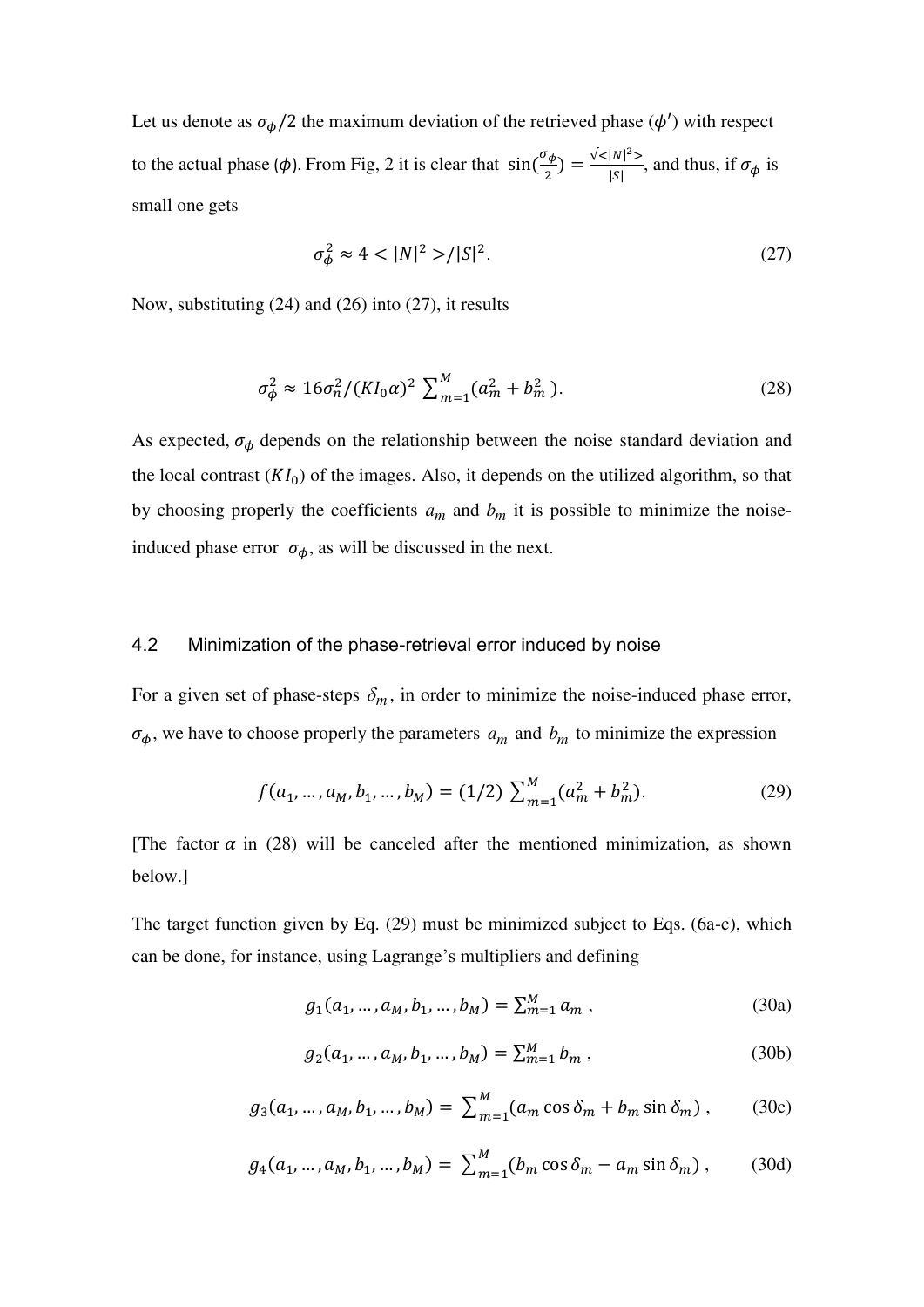$$
g_5(a_1, ..., a_M, b_1, ..., b_M) = \sum_{m=1}^{M} (a_m \cos \delta_m - b_m \sin \delta_m) - \alpha ,
$$
 (30e)

$$
g_6(a_1, ..., a_M, b_1, ..., b_M) = \sum_{m=1}^{M} (b_m \cos \delta_m + a_m \sin \delta_m), \quad (30f)
$$

the constraints are

$$
g_k(a_1, ..., a_M, b_1, ..., b_M) = 0,
$$
\n(31)

with  $k = 1, 2, \ldots, 6$ .

Applying the Lagrange multipliers method we have to solve the set of equations

$$
\frac{\partial f}{\partial a_m} = \sum_{k=1}^{6} \lambda_k \frac{\partial g_k}{\partial a_m} \; ; \; \frac{\partial f}{\partial b_m} = \sum_{k=1}^{6} \lambda_k \frac{\partial g_k}{\partial b_m} \quad , \tag{32}
$$

for $m = 1, 2, ..., M$ .

So, from (29)-(32) we have

$$
a_m = \lambda_1 + \lambda_3 \cos \delta_m - \lambda_4 \sin \delta_m + \lambda_5 \cos \delta_m + \lambda_6 \sin \delta_m \tag{33}
$$

and

$$
b_m = \lambda_2 + \lambda_3 \sin \delta_m + \lambda_4 \cos \delta_m - \lambda_5 \sin \delta_m + \lambda_6 \cos \delta_m. \tag{34}
$$

Substituting (33) and (34) into (31) we have a  $6 \times 6$  linear system to calculate the Lagrange multipliers. The solutions of the system are

$$
\lambda_1 = \alpha \frac{K_1 M - K_2 K_4 - K_1 K_3}{-2K_1^2 K_3 + 2K_1^2 M - 4K_1 K_2 K_4 + 2K_2^2 K_3 + 2K_2^2 M + K_3^2 M + K_4^2 M - M^3},
$$
(35)

$$
\lambda_2 = \alpha \frac{K_1 K_4 - K_2 K_3 - K_2 M}{-2K_1^2 K_3 + 2K_1^2 M - 4K_1 K_2 K_4 + 2K_2^2 K_3 + 2K_2^2 M + K_3^2 M + K_4^2 M - M^3},
$$
(36)

$$
\lambda_3 = \alpha \frac{-K_1^2 + K_2^2 + K_3 M}{-2K_1^2 K_3 + 2K_1^2 M - 4K_1 K_2 K_4 + 2K_2^2 K_3 + 2K_2^2 M + K_3^2 M + K_4^2 M - M^3},
$$
(37)

$$
\lambda_4 = \alpha \frac{2K_1K_2 - K_4M}{-2K_1^2K_3 + 2K_1^2M - 4K_1K_2K_4 + 2K_2^2K_3 + 2K_2^2M + K_3^2M + K_4^2M - M^3},
$$
(38)

$$
\lambda_5 = \alpha \frac{K_1^2 + K_2^2 - M^2}{-2K_1^2 K_3 + 2K_1^2 M - 4K_1 K_2 K_4 + 2K_2^2 K_3 + 2K_2^2 M + K_3^2 M + K_4^2 M - M^3},
$$
(39)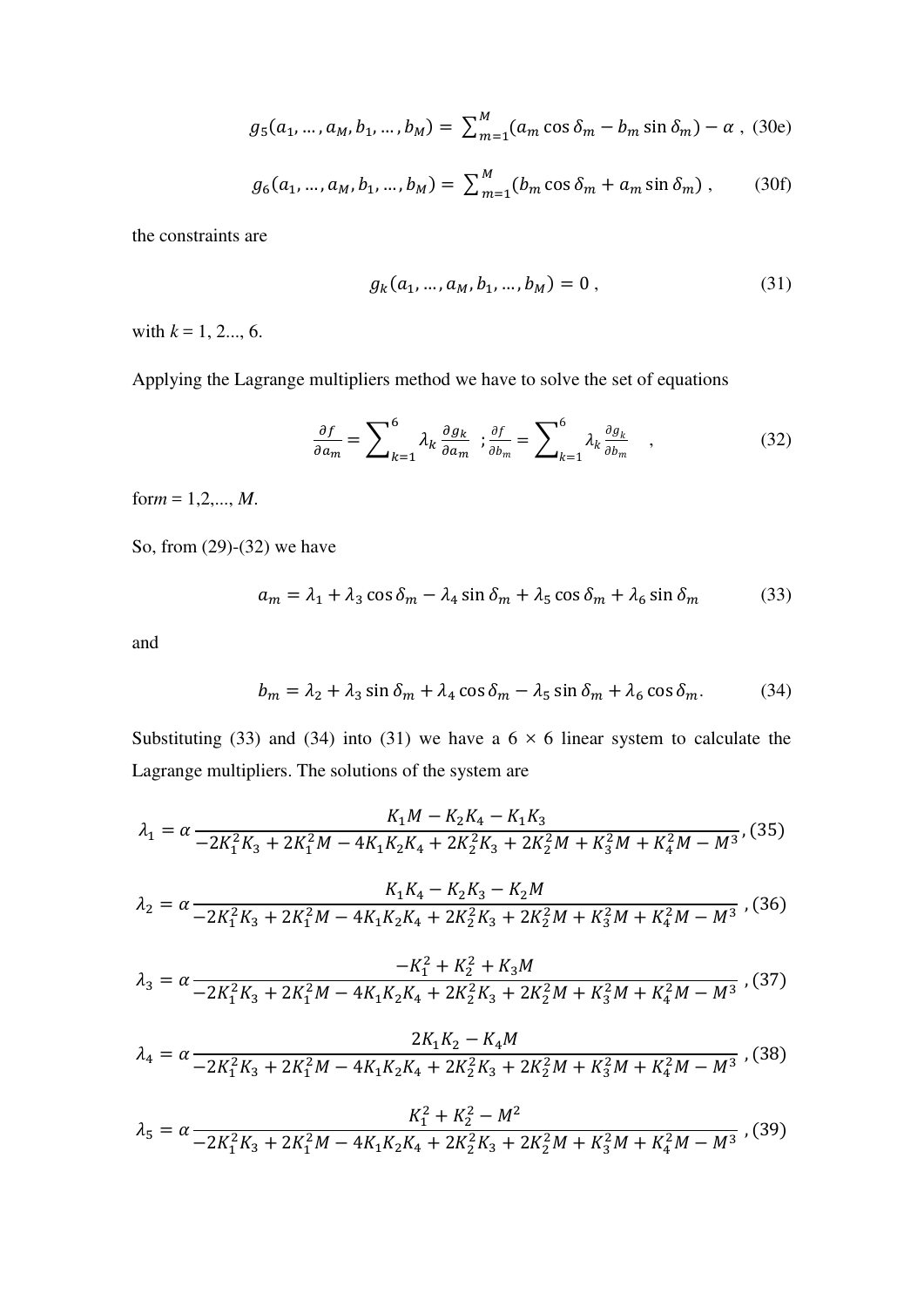$$
\lambda_6 = 0,\tag{40}
$$

where

$$
K_1 = \sum_{m=1}^{M} \cos \delta_m \,, \tag{41}
$$

$$
K_2 = \sum_{m=1}^{M} \sin \delta_m , \qquad (42)
$$

$$
K_3 = \sum_{m=1}^{M} (\cos^2 \delta_m - \sin^2 \delta_m), \qquad (43)
$$

$$
K_4 = 2\sum_{m=1}^{M} \cos \delta_m \sin \delta_m. \tag{44}
$$

Thus, given a set of values  $\delta_m$ , from expressions (41)-(44)we can calculate  $K_{1-4}$  and then from (35)-(40) one obtains  $\lambda_{1-6}$ . Then, substituting these values in (33)-(34) we calculate the optimal parameters set  $a_m$  and  $b_m$  that minimize the phase-retrieval error.

Note that the Lagrange multiplier  $\lambda_6 = 0$  (Eq. 40) implies that the coefficients that minimize the noise propagation are the same independently of the fact that the retrieved phase could differ from the actual phase in a global constant. In other words, the first Eq. (6c) does not play a role in the minimization process.

For example, if we apply the described procedure for the set  $\delta_m = (m - 1) 2\pi/3$  (with  $m=1,2,3,4$ , one easily obtains  $a_1 = 1$ ,  $a_2 = -1$ ,  $a_3 = -1$ ,  $a_4 = 1$ , and  $b_1 = 0$ ,  $b_2 = -\sqrt{3}$ ,  $b_3 = \sqrt{3}$ ,  $b_4 = 0$ , so that the phase-retrieval algorithm is

$$
\tan(\phi) = \sqrt{3} \frac{I_3 - I_2}{I_1 - I_2 - I_3 + I_4},
$$

and thus, we recover for this particular case the algorithm proposed by Larkin and Oreb [1,8]. Now, if we apply the error minimization procedure for the set  $\delta_m = (m - 1) \pi/2$ (with  $m=1,2,3,4$ ), one obtains  $a_1 = 1, a_2 = 0, a_3 = -1, a_4 = 0$ , and  $b_1 = 0, b_2 = -1$ ,  $b_3 = 0$ ,  $b_4 = 1$ , so that the phase-retrieval algorithm will be

$$
\tan(\phi) = \frac{I_4 - I_2}{I_1 - I_3},
$$

which is the well-known 4-frame algorithm proposed by Bruning et al. [1,9].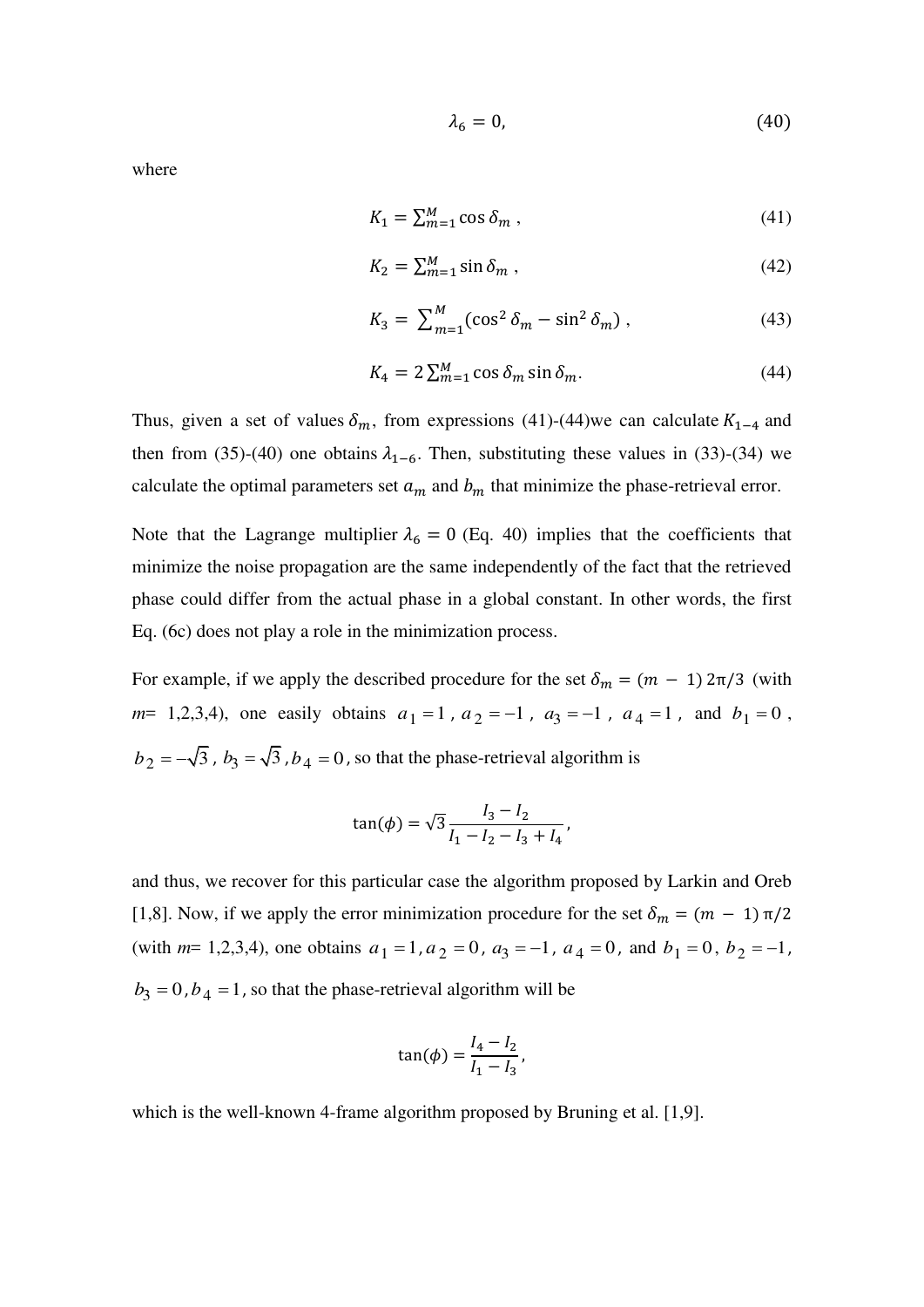In order to illustrate the proposed error-minimization procedure with unevenly spaced phase-steps, let us consider an arbitrary set of phase-steps, for example  $\delta_1 = 0$ ,  $\delta_2 = \pi/4$ ,  $\delta_3$  = 5 $\pi$ /3 and  $\delta_4$  = 7 $\pi$ /2. In this case, the coefficients that minimize the deviation are (besides a factor)

$$
a_1 = 0.6287, a_2 = -0.3915, a_3 = 0.2964, a_4 = -0.5335,
$$
 (45)

and

$$
b_1 = 0.1563
$$
,  $b_2 = -0.4049$ ,  $b_3 = 0.2599$ ,  $b_4 = -0.0114$ . (46)

To illustrate the performance of the generated algorithm, we utilized as test phase the function shown in Fig. 3.



Fig. 3. Test phase utilized for illustrating the performance of the generated phase-retrieval algorithm. (Image size 501x501 pixel.)

Utilizing this test phase, we synthesized four interferograms with phase-steps  $\delta_1 = 0$ ,  $\delta_2 = \pi/4$ ,  $\delta_3 = 5\pi/3$  and  $\delta_4 = 7\pi/2$ , and added to them certain (arbitrary) amount of Gaussian noise.

Figures 4(a)-(e) are excerpts of a video sequence (see Visualization 1) that shows the retrieved phase for different sets of  $a_m$  and  $b_m$  parameters as shown in Table 1. Of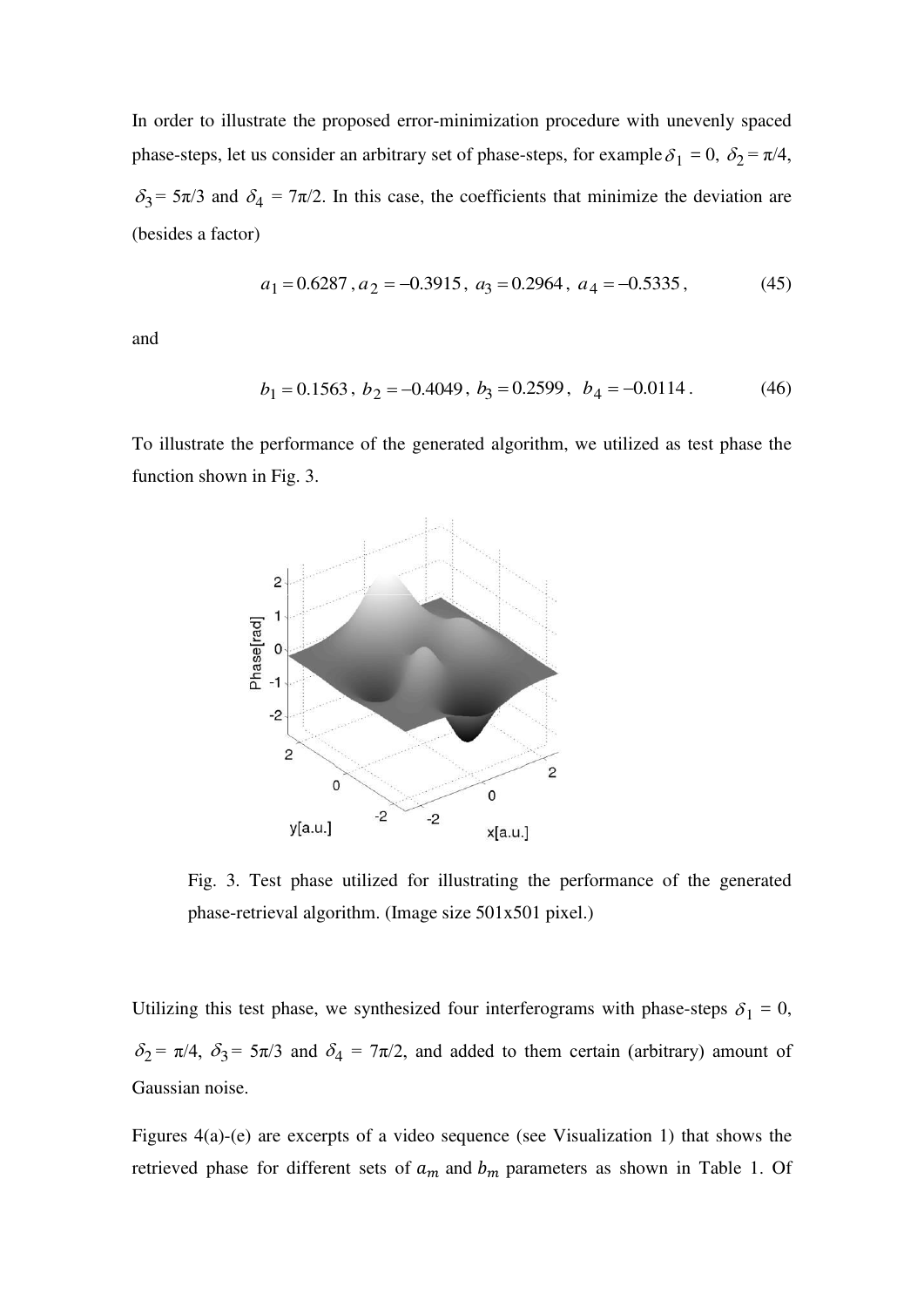course, all these parameter sets verify the Eqs. 6(a)-(c), so that they generate valid fourframe phase-retrieval algorithms, but they do not have their optimal values for minimizing the noise, with the exception of the phase shown in Fig. 4(e) that was retrieved using the optimal parameter values.

Clearly, for the optimal values of  $a_m$  and  $b_m$  the noise in the retrieved phase is minimal as demonstrated by comparing Fig. 4(e) with the original phase shown in Fig. 3.

Table 1. Sets of values  $a_m$  and  $b_m$  for generating phase-retrieval algorithms whose performance is illustrated in Figs. 4(a)-(e).

| Fig. 4 | $a_{1}$ | $a_{2}$   | $a_{\scriptscriptstyle 2}$ | $a_{\scriptscriptstyle{A}}$ |           | $\n  D$   | $\n  D$   | $\mathcal{D}_{\scriptscriptstyle{A}}$ |
|--------|---------|-----------|----------------------------|-----------------------------|-----------|-----------|-----------|---------------------------------------|
| (a)    | 4.5442  | $-2.2802$ | $-4.8637$                  | 2.5997                      | 0.7481    | $-0.6903$ | $-0.5199$ | 0.4621                                |
| (b)    | 1.1853  | 0.4835    | 2.6869                     | $-1.9851$                   | 2.5457    | $-1.5574$ | $-2.8889$ | 1.9006                                |
| (c)    | 1.6292  | $-0.8742$ | $-1.0222$                  | 0.2671                      | $-1.5754$ | 0.4305    | 2.5421    | $-1.3971$                             |
| (d)    | 0.0356  | $-0.1054$ | 1.0780                     | $-1.0081$                   | $-0.6488$ | $-0.0165$ | 1.3210    | $-0.6556$                             |
| (e)    | 0.6287  | $-0.3915$ | 0.2963                     | $-0.5335$                   | 0.1563    | $-0.4049$ | 0.2599    | $-0.0114$                             |

The video sequence (Visualization 1) shows the evolution of the retrieved (noisy) phase when the parameters  $a_1$  and  $b_1$  approximate in a spiral way their optimal values show in (45) and (46). For each pair of values  $(a_1, b_1)$  the other six parameters  $a_{2,3,4}$  and  $b_{2,3,4}$  are recalculated to verify (6a-c)), as shown in Table 1. [Note that the video sequence is not showing an iterative algorithm, but simply it is illustrating the performance of algorithms obtained with different values of the coefficients  $a_1$  and  $b_1$ .]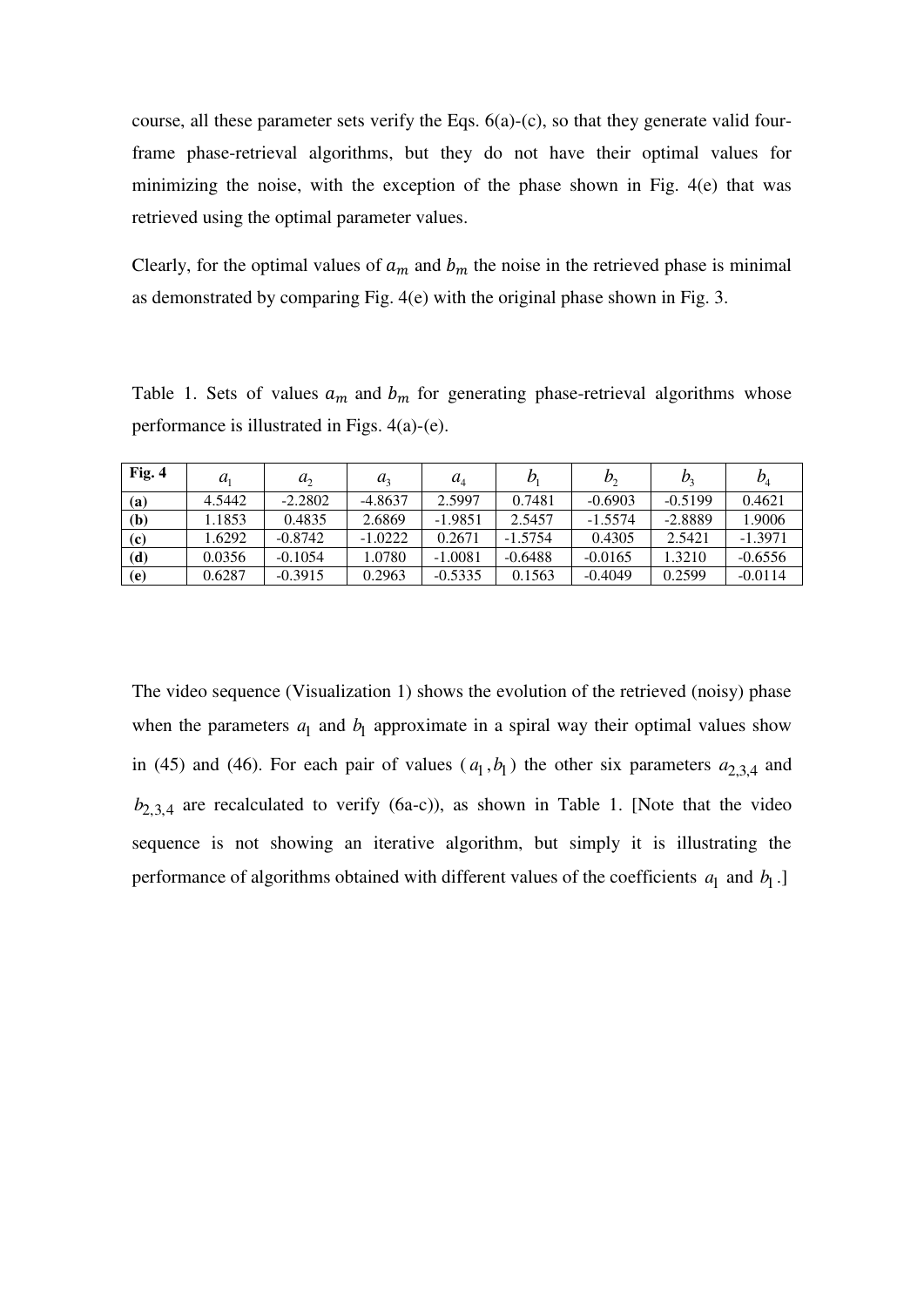

Fig. 4(a)-(e). Retrieved phase for different sets of parameter values shown in Table 1.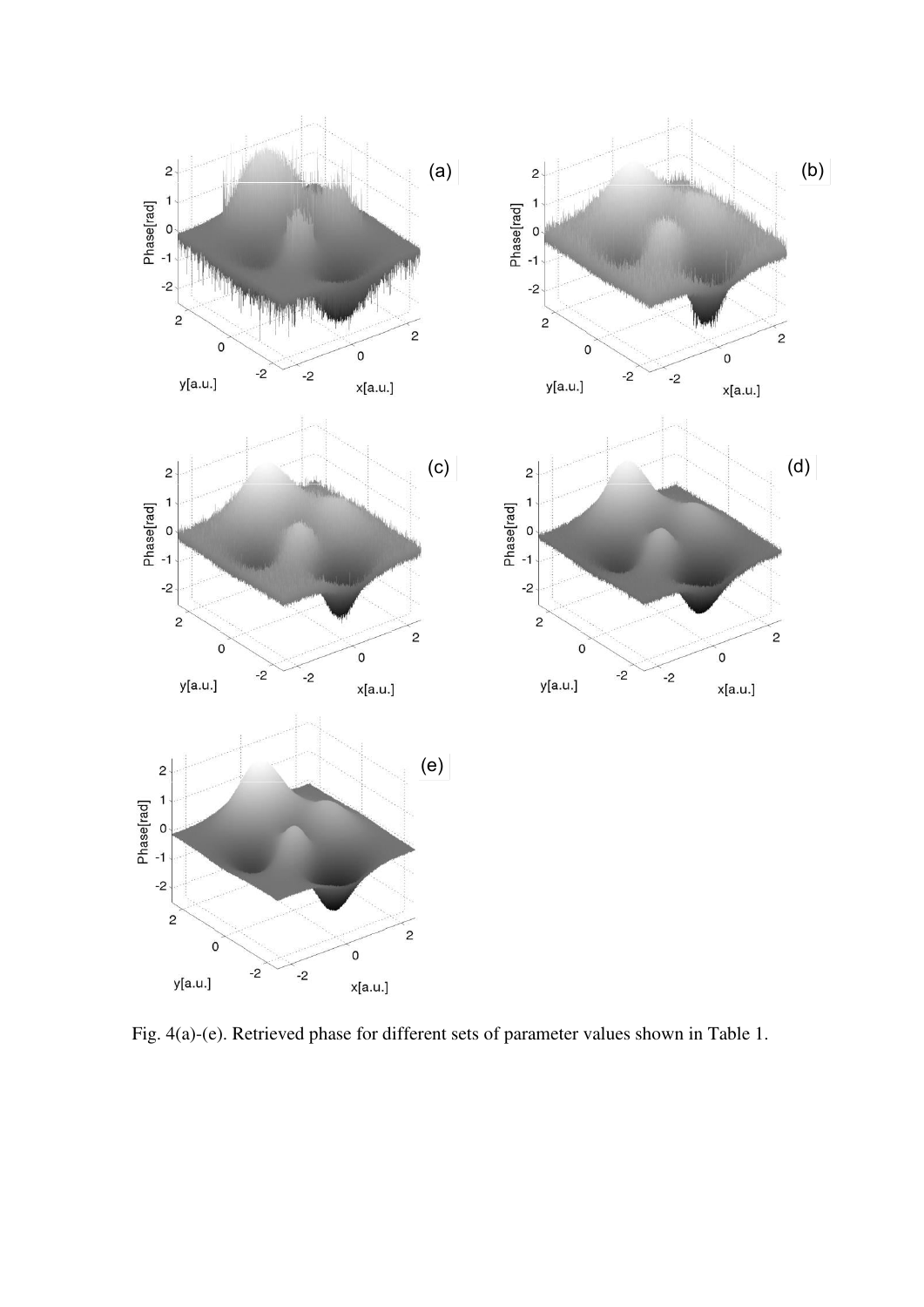Figure 5 shows the mean square error (MSE) of the retrieved phase as function of the values of  $a_1$  and  $b_1$ , with a minimum at the calculated optimal values.



Fig. 5. MSE of the retrieved phase as function of  $a_1$  and  $b_1$  values.

#### **5 Conclusions**

We have presented a new method for generating general phase-shifting algorithms for a given set of *M* arbitrarily spaced phase-steps  $(\delta_m)$ . Specifically, we demonstrated that for generating a phase-retrieval algorithm we have to set  $2M$  real coefficients  $(a_m, b_m)$ that verify the six equations (6a-c). Thus, for  $M > 3$  we actually have 2*M*-6 free coefficients, so that for each set  $\delta_m$  we will able to generate a multiplicity of phaseretrieval algorithms. In particular, if one chooses the free parameters so that they verify the two additional conditions shown in (18), in presence of linear phase-step errors (e.g., due to miscalibration) one recovers in a first-order approximation a phase distribution that differs from the actual phase at most in a trivial global constant. While if the two additional conditions shown in (19) are verified, one recovers a phase distribution independent of the deviation  $\epsilon_0$ .

Also we have considered the phase retrieval from interferograms with additive random (Gaussian) noise. Applying the method of Lagrange multipliers we have calculated the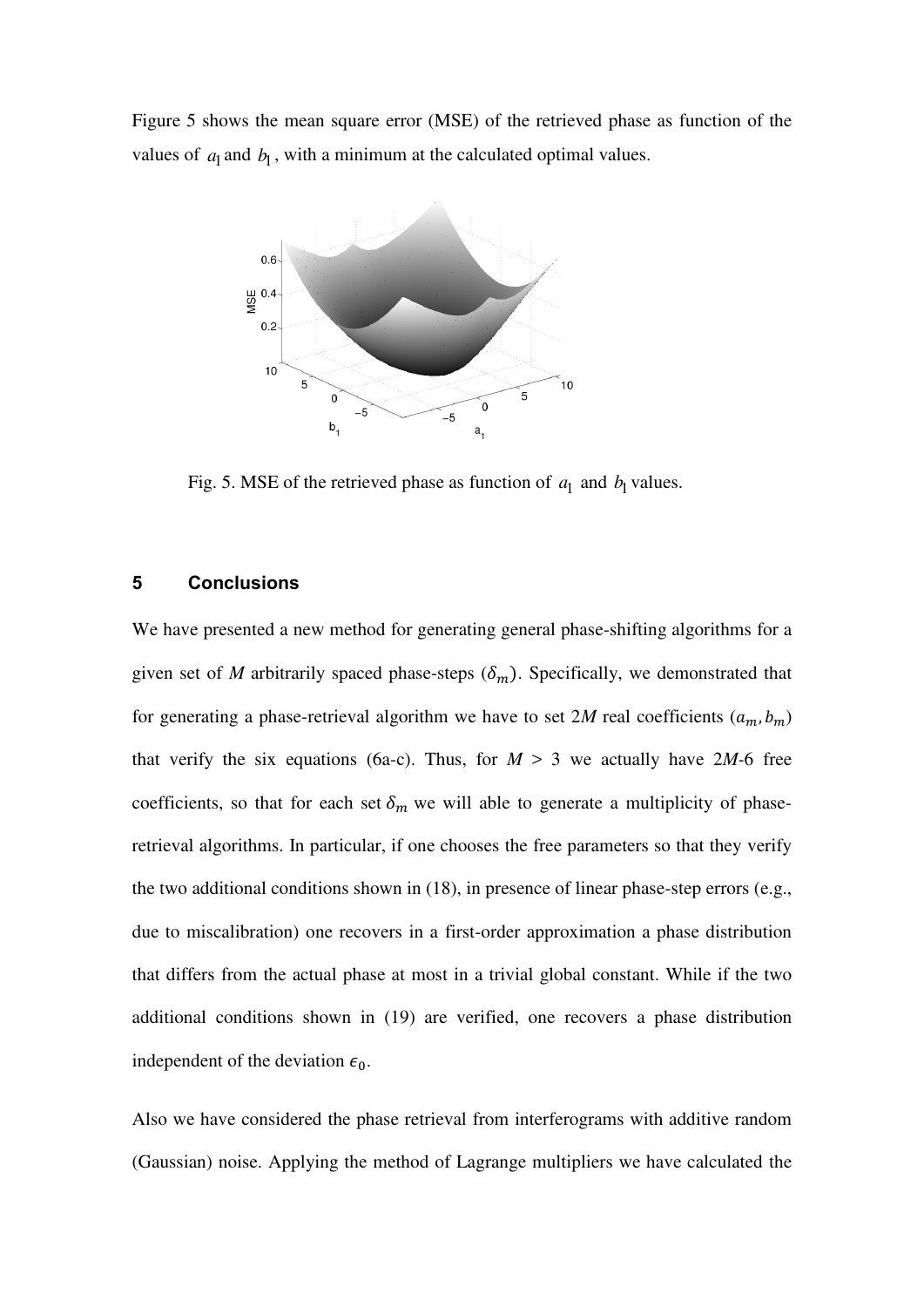set of parameters  $(a_m, b_m)$  that minimizes the phase-retrieval error due to the noise for given set of phase-steps. As illustration of the error minimization procedure, we presented a simulation of the MSE obtained by changing the values of the parameters $a_m$  and  $b_m$  around their optimal values.

## **Appendix A**

Let us define the complex noise vector  $N = \sum_{m=1}^{M} c_m n_m$ , with  $n_m$  being random real numbers and  $c_m$  complex. In the next we will write  $c_m = a_m + ib_m$ .

Then the module of  $N$  is

$$
|N|^2 = (\sum_{m=1}^M a_m n_m)^2 + (\sum_{m=1}^M b_m n_m)^2, \tag{A.1}
$$

so its expected value is

$$
\langle |N|^2 \rangle = \langle \sum_{m=1}^M a_m n_m \rangle^2 \rangle + \langle \sum_{m=1}^M b_m n_m \rangle^2 \rangle. \tag{A.2}
$$

On the other hand, the standard deviation ( $\sigma_a$ ) of  $\sum_{m=1}^{M} a_m n_m$  verifies

$$
\sigma_a^2 = \langle \sum_{m=1}^M a_m n_m \rangle^2 \rangle - \langle \sum_{m=1}^M a_m n_m \rangle^2. \tag{A.3}
$$

Since  $\leq (\sum_{m=1}^{M} a_m n_m) \geq \sum_{m=1}^{M} a_m < n_m$ , if we assume that the additive noise have null expected value, it results  $\langle \sum_{m=1}^{M} a_m n_m \rangle \rangle = 0$ , and thus from (A.3) one obtains

$$
\sigma_a^2 = \langle \sum_{m=1}^M a_m n_m \rangle^2 \rangle. \tag{A.4}
$$

On the other hand, since  $\sigma_a$  is the standard deviation of  $\sum_{m=1}^{M} a_m n_m$  and we assume the noise have normal distribution, then we will have

$$
\sigma_a^2 = \sum_{m=1}^M a_m^2 \sigma_m^2, \tag{A.5}
$$

where  $\sigma_m$  is the standard deviation of the noise  $(n_m)$  present in the m-th interferogram.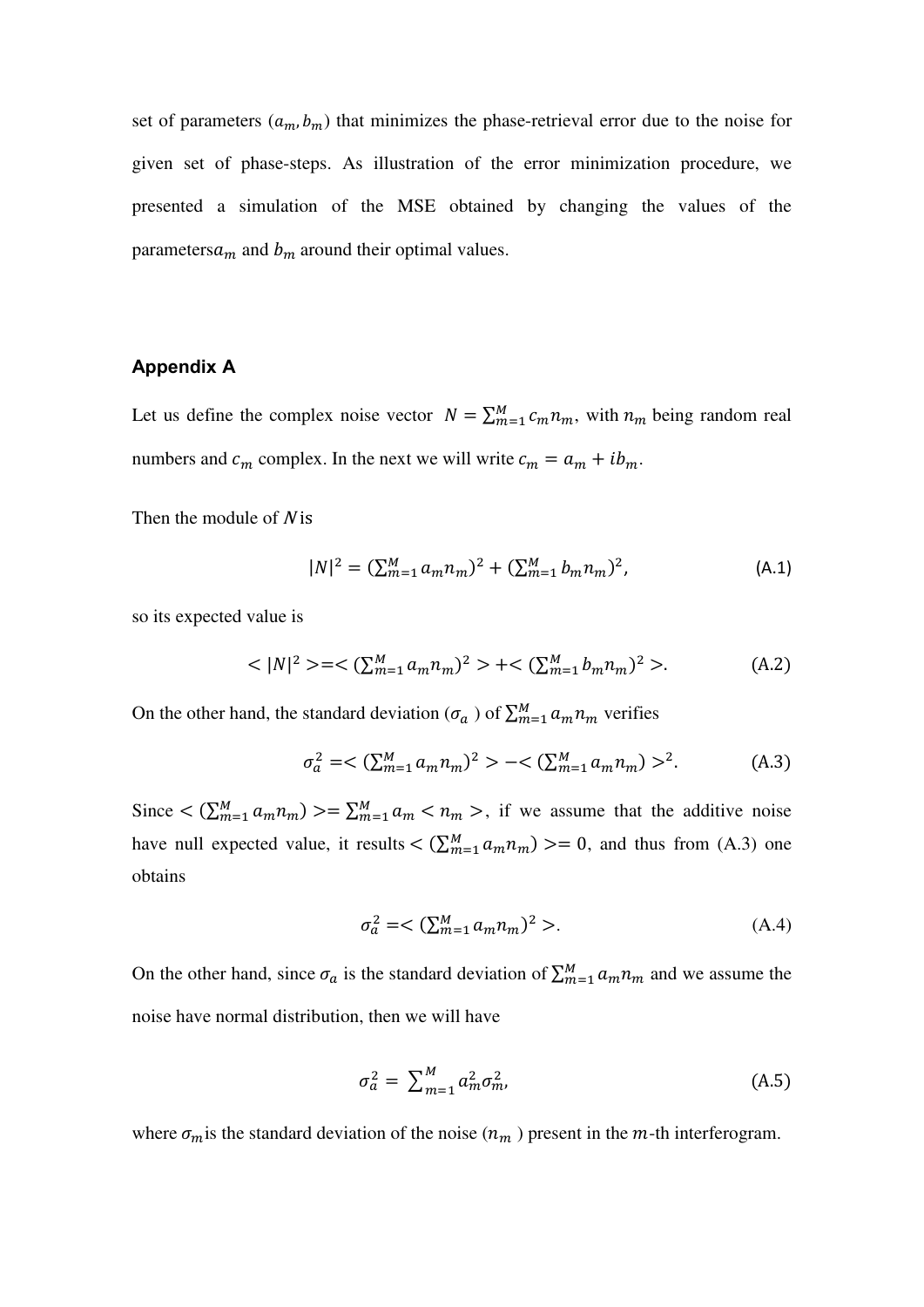It is reasonable to assume that all images (interferograms) have the same noise distribution, so that  $\sigma_m = \sigma_n$  (constant) for  $m = 1 ... M$ , and then from (A.5) we get

$$
\sigma_a^2 = \sigma_n^2 \sum_{m=1}^M a_m^2 \tag{A.6}
$$

Then, from (A.4) and (A.6) it results

$$
\langle \sum_{m=1}^{M} a_m n_m \rangle^2 \rangle = \sigma_n^2 \sum_{m=1}^{M} a_m^2. \tag{A.7}
$$

In a similar way, we obtain

$$
\langle \sum_{m=1}^{M} b_m n_m \rangle^2 \rangle = \sigma_n^2 \sum_{m=1}^{M} b_m^2. \tag{A.8}
$$

Now, substituting (A.7) and (A.8) into (A.2), it finally results

$$
\langle |N|^2 \rangle = \sigma_n^2 \sum_{m=1}^M (a_m^2 + b_m^2), \tag{A.9}
$$

or equivalently,

$$
\langle |N|^2 \rangle = \sigma_n^2 \sum_{m=1}^M c_m^2. \tag{A.10}
$$

## **AppendixB**

In this appendix we will discuss an alternative approach to generate phase-retrieval algorithms taking into account the conditions shown in Eqs. 6(a)-(c).

Let  $\gamma_{ml}$  (withm,  $l = 1, 2, ... M$ ) be an antisymmetric matrix, i.e. $\gamma_{ml} = -\gamma_{lm}$ , that verifies the condition

$$
\sum_{m=1}^{M} \gamma_{ml} = 0 \tag{B.1}
$$

Then, we define  $c_m$ as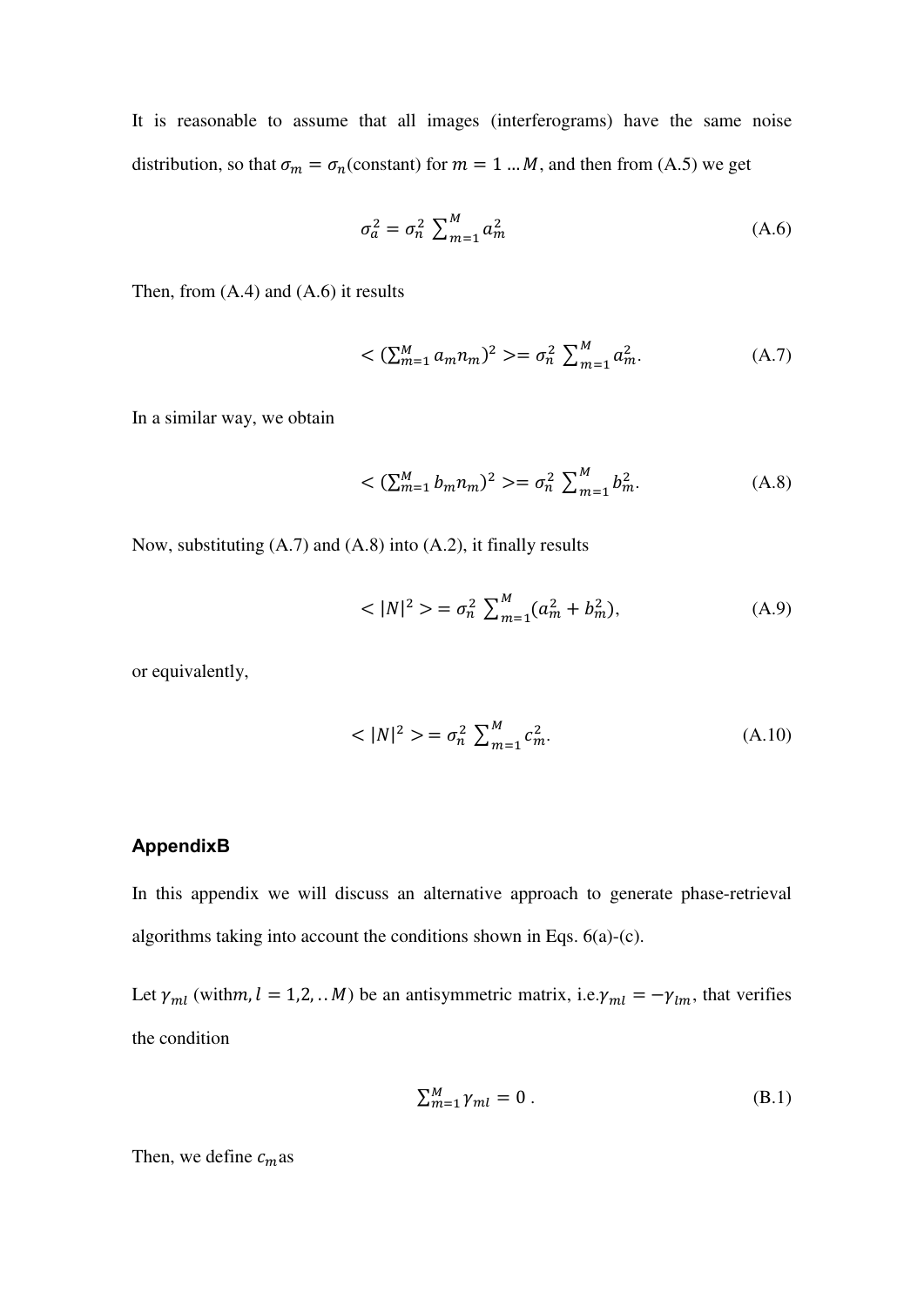$$
c_m = i \sum_{l=1}^{M} \gamma_{ml} e^{-i\delta_l}, \tag{B.2}
$$

and

$$
S = i \sum_{l=1}^{M} (\sum_{m=1}^{M} I_m \gamma_{ml} e^{-i\delta_l}).
$$
 (B.3)

We have to demonstrate that  $c_m$  defined in equation (B.2) verifies the conditions 5(a)-(c).

From (B.1) and (B.2), we have

$$
\sum_{m=1}^{M} c_m = \sum_{l=1}^{M} i \, e^{-i\delta_l} \sum_{m=1}^{M} \gamma_{ml} = 0,\tag{B.3}
$$

which is the condition 5(a).

From (B.2) and the antisymmetry of  $\gamma_{ml}$ , one obtains

$$
\sum_{m=1}^{M} c_m e^{-i\delta_m} = i \sum_{l=1}^{M} (\sum_{m=1}^{M} \gamma_{ml} e^{-i(\delta_l + \delta_m)}) = 0,
$$
 (B.4)

which is the condition 5(b).

Now we will calculate  $\alpha = \sum_{m=1}^{M} c_m e^{i\delta_m}$  using (B.2)

$$
\alpha = \sum_{m=1}^{M} i e^{i\delta_m} \sum_{l=1}^{M} \gamma_{ml} e^{-i\delta_l} = i \sum_{l=1}^{M} (\sum_{m=1}^{M} \gamma_{ml} e^{i(\delta_m - \delta_l)}), \quad (B.5)
$$

or equivalently,

$$
\alpha = i \sum_{l=1}^{M} \left[ \sum_{m=1}^{M} \gamma_{ml} \left( \cos(\delta_m - \delta_l) + i \sin(\delta_m - \delta_l) \right) \right]. \tag{B.6}
$$

Since  $\gamma_{ml}$  is antisymmetric and  $\cos(\delta_m - \delta_l) = \cos(\delta_l - \delta_m)$ , the double sum of the first term of the right-side of (B.6) is zero, so

$$
\alpha = -\sum_{l=1}^{M} \left[ \sum_{m=1}^{M} \gamma_{ml} \sin(\delta_m - \delta_l) \right]
$$
 (B.7)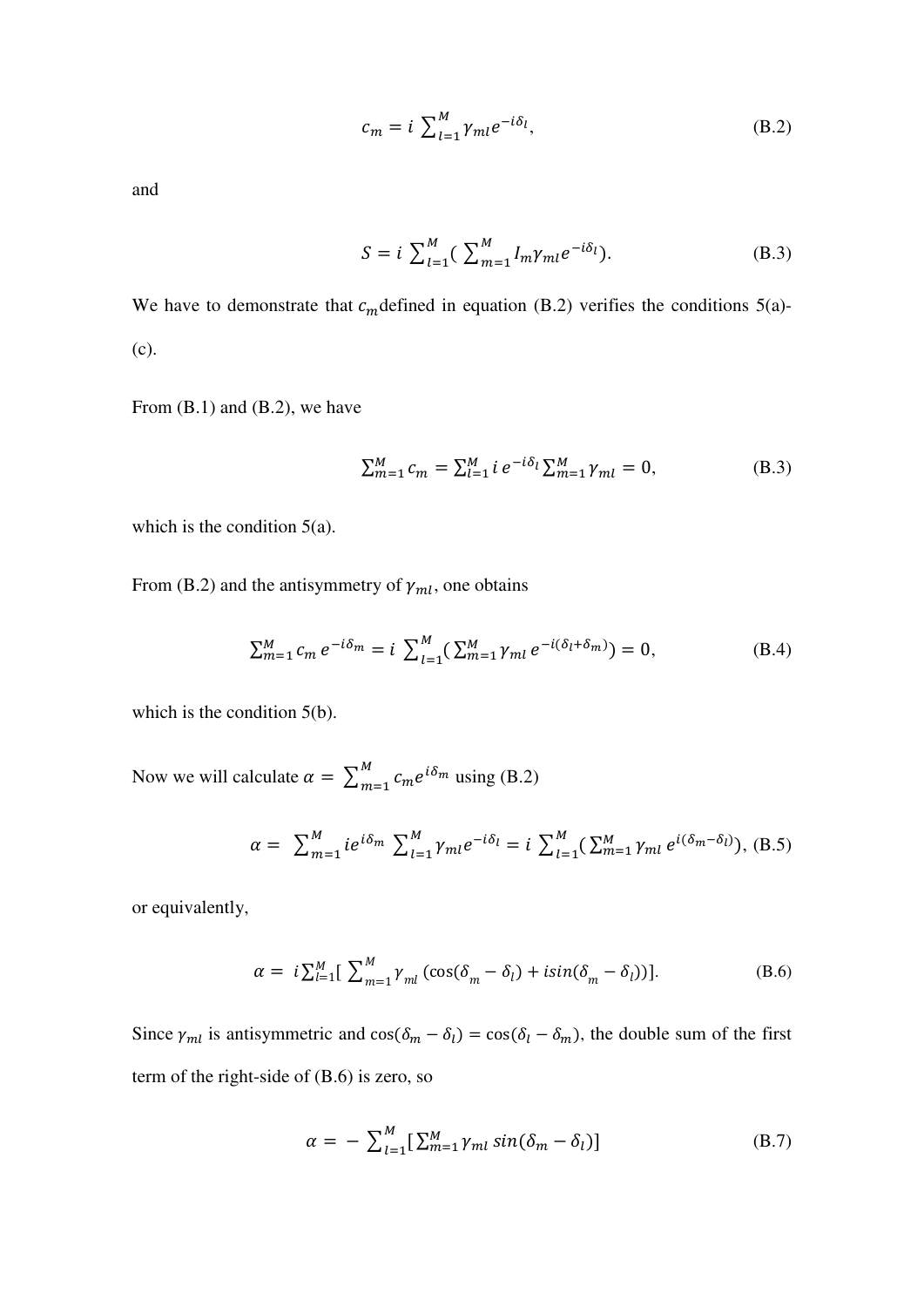is a real number, which is the condition  $5(c)$ . [In principle,  $\alpha$  can be positive or negative, but it is possible to demonstrate that if  $\phi = arg(S)$ (with S defined in (22))  $\alpha$ should be positive, while in other case  $\phi = arg(S) + \pi$ .]

## **Acknowledgements**

The authors thanks the Programa de Desarrollo de Ciencias Básicas (PEDECIBA, Uruguay), the Comisión Sectorial de Investigación Científica (CSIC, UdelaR, Uruguay) and the Agencia Nacional de Investigación e Innovación (ANII, Uruguay) for their financial support.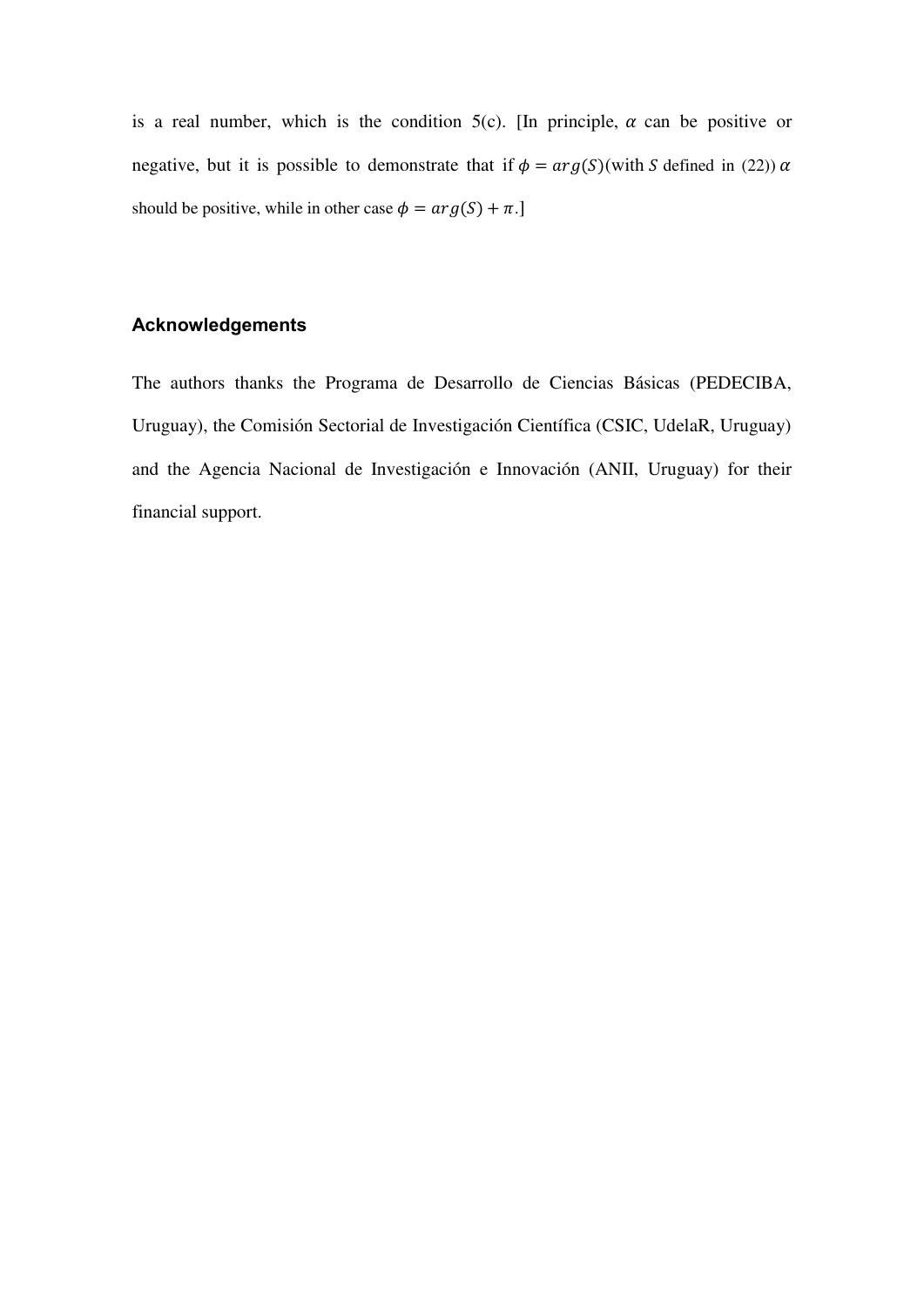#### **References**

- 1. D. Malacara, Optical Shop Testing, ed. (3rd edition, Wiley, 2007), Chap. 14.
- 2. M. Servin, J. A. Quiroga, and J. M. Padilla, Fringe pattern analysis for optical metrology (Wiley-VCH, 2014).
- 3. M. Servin, J. C. Estrada, and J. A. Quiroga, " The general theory of phase shifting algorithms", Opt. Express 17( 24 ) 21867 -21881 (2009).
- 4. M. Servin, J. C. Estrada, J. A. Quiroga, J. F. Mosiño, and M. Cywiak, "Noise in phase shifting interferometry ", Opt. Express 17( 11) 8789 -8794 (2009).
- 5. H. Bi, Y. Zhang, K. V. Link, and C. Wen, "Class of 4+1 phase algorithm with error compensation," Appl. Opt. 43, 4199–4207 (2004).
- 6. Y. Surrel, "Phase stepping: a new self-calibrating algorithm," Appl. Opt. 32, 3598– 3600 (1993).
- 7. J. Schwider, O. Falkenstoerfer, H. Schreiber, A. Zoeller, and N. Streibl, "New compensating four-phase algorithm for phase-shift interferometry," Opt. Eng. 32, 1883– 1885 (1993).
- 8. K. G. Larkin and B. F. Oreb, "Design and assessment of symmetrical phaseshifting algorithms," J. Opt. Soc. Am. A 9, 1740–1748 (1992).
- 9. J. H. Bruning, D. R. Herriott, J. E. Gallagher, D. P. Rosenfeld, A. D. White, and D. J. Brangaccio, "Digital wavefront measuring interferometer for testing optical surfaces and lenses," Appl. Opt. 13, 2693–2703 (1974).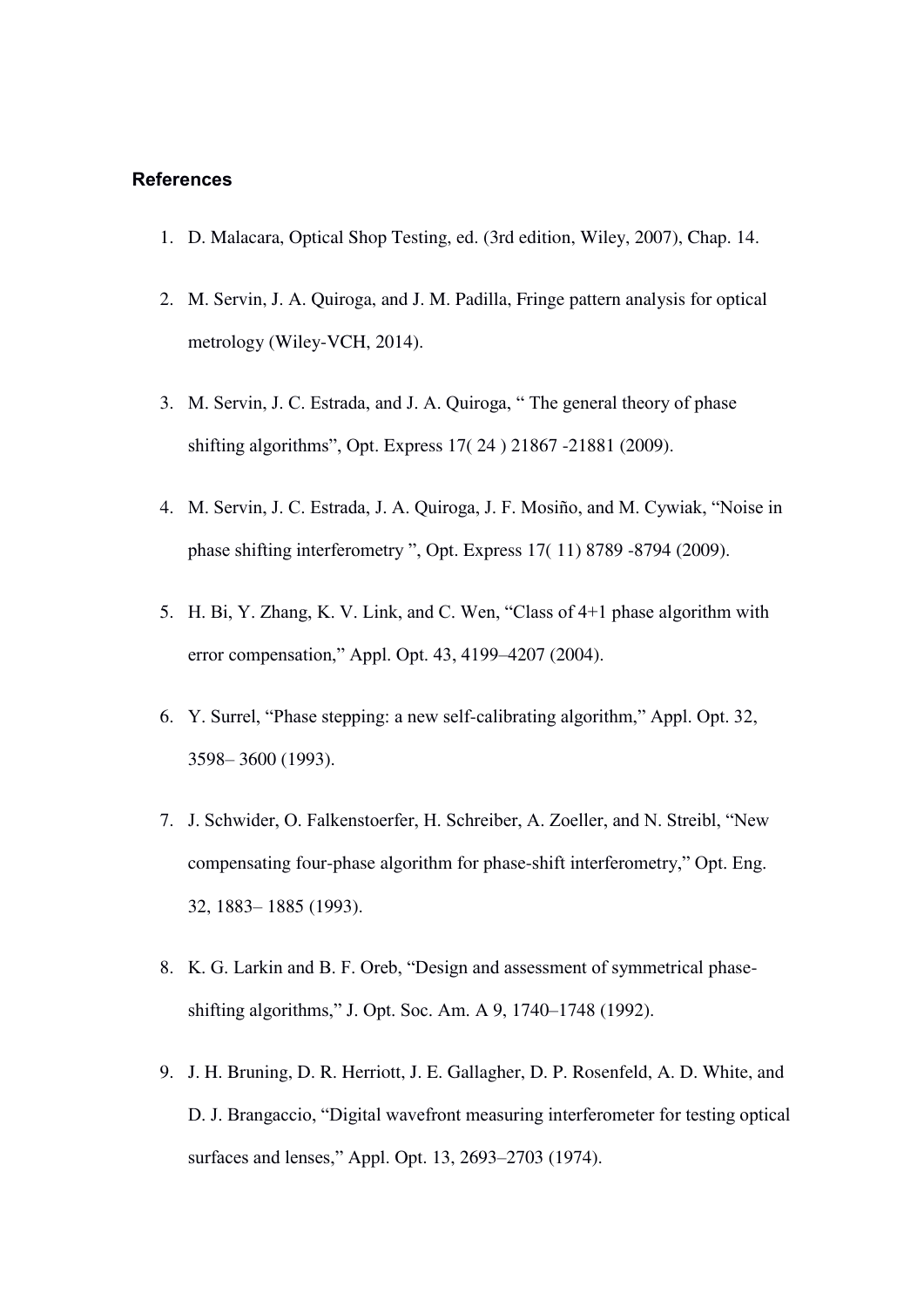- 10. G. Rajshekhar and P. K. Rastogi, "Fringe analysis: Premise and perspectives", Opt. Lasers Eng, 50, iii–x (2012).
- 11. A. Patil and P. K. Rastogi, "Moving ahead with phase", Opt. Lasers Eng, 45, 253-257 (2007).
- 12. G. Lai and T. Yatagai, "Generalized phase-shifting interferometry," J. Opt. Soc. Am. A. 8(5), 822-827 (1991).
- 13. Z. Wang, B. Han, "Advanced iterative algorithm for phase extraction of randomly phase-shifted interferograms," Opt. Lett. 29(4), 1671- 1673 (2004).
- 14. X. F. Xu, L. Z. Cai, Y. R. Wang, X. F. Meng, W. J. Sun, H. Zhang, X. C. Cheng, G. Y. Dong, X. X. Shen, "Simple direct extraction of unknown phase shift and wavefront reconstruction in generalized phase-shifting interferometry: algorithm and experiments," Opt. Lett. 33(8) 776-778 (2008).
- 15. J. L. Flores, J. A. Ferrari, G. GarcíaTorales, R. Legarda-Saenz, A. Silva, "Colorfringe pattern profilometry using a generalized phase-shifting algorithm," Appl. Opt. 54(30) 8827-8834(2015).
- 16. J. E. Greivenkamp, "Generalized data reduction for heterodyne interferometry," Opt. Eng. 23(4), 350-352 (1984).
- 17. G. A. Ayubi, C. D. Perciante, J. L. Flores, J. M. D. Martino, and J. A. Ferrari, "Generation of phase-shifting algorithms with n arbitrarily spaced phase-steps," Appl. Opt. 53, 7168–7176 (2014).
- 18. R. Juarez-Salazar, C. Robledo-Sanchez, F. Guerrero-Sanchez, A. Rangel-Huerta, "Generalized phase-shifting algorithm for inhomogeneous phase shift and